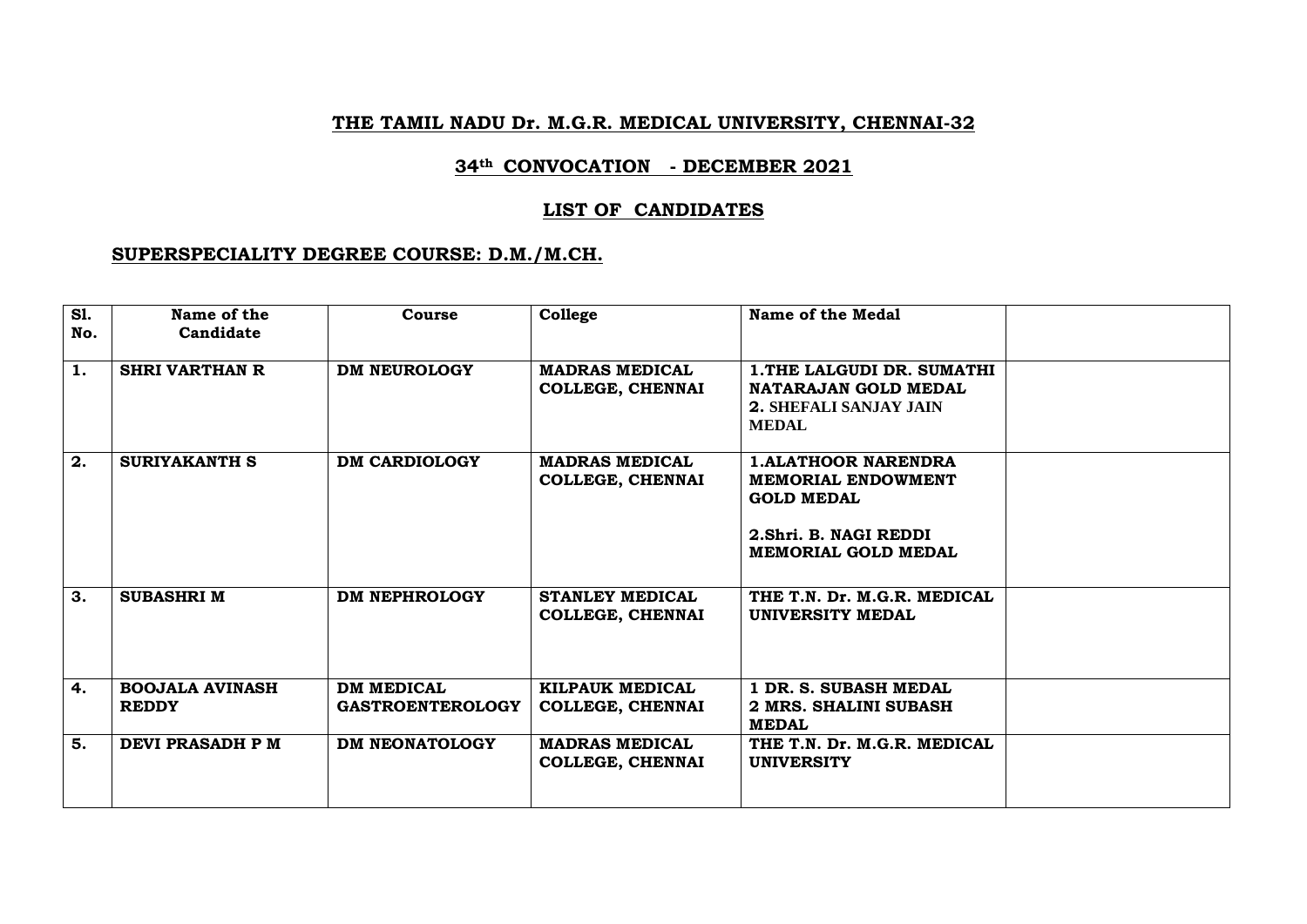| <b>S1.</b> | Name of the          | Course                                       | College                  | Name of the Medal           |  |
|------------|----------------------|----------------------------------------------|--------------------------|-----------------------------|--|
| No.        | Candidate            |                                              |                          |                             |  |
|            |                      |                                              |                          |                             |  |
| 6.         | SIVASUBRAMANIAM K    | <b>DM MEDICAL</b>                            | <b>MADRAS MEDICAL</b>    | Prof. K. RAMACHANDRA        |  |
|            |                      | <b>ONCOLOGY</b>                              | <b>COLLEGE, CHENNAI</b>  | <b>ENDOWMENT GOLD MEDAL</b> |  |
| 7.         | <b>SOHINI</b>        | D.M. CLINICAL                                | <b>CHRISTIAN MEDICAL</b> | THE T.N. Dr. M.G.R. MEDICAL |  |
|            | <b>CHATTOPADHYAY</b> | <b>HAEMATOLOGY</b>                           | <b>COLLEGE, VELLORE</b>  | <b>UNIVERSITY MEDAL</b>     |  |
|            |                      |                                              |                          |                             |  |
| 8.         | <b>REMYA RAJAN R</b> | D.M.                                         | <b>CHRISTIAN MEDICAL</b> | THE T.N. Dr. M.G.R. MEDICAL |  |
|            |                      | <b>ENDOCRINOLOGY</b>                         | <b>COLLEGE, VELLORE</b>  | UNIVERSITY MEDAL            |  |
|            |                      |                                              |                          |                             |  |
| 9          | PARIMITA BARUA       | D.M. HEPATOLOGY                              | <b>MADRAS MEDICAL</b>    | THE T.N. Dr. M.G.R. MEDICAL |  |
|            |                      |                                              | COLLEGE, CHENNAI         | <b>UNIVERSITY MEDAL</b>     |  |
|            |                      |                                              |                          |                             |  |
| 10         | <b>MANIKUPPAM</b>    | D.M. CLINICAL                                | <b>CHRISTIAN MEDICAL</b> | THE T.N. Dr. M.G.R. MEDICAL |  |
|            | <b>PRATHYUSHA</b>    | <b>IMMUNOLOGY AND</b><br><b>RHEUMATOLOGY</b> | <b>COLLEGE, VELLORE</b>  | UNIVERSITY MEDAL            |  |
|            |                      |                                              |                          |                             |  |
| 11.        | <b>HARSHA SURESH</b> | M.CH. NEURO                                  | <b>MADRAS MEDICAL</b>    | ICPS Prof. K.               |  |
|            |                      | <b>SURGERY</b>                               | <b>COLLEGE, CHENNAI</b>  | LOGAMUTHUKRISHNAN GOLD      |  |
|            |                      | (THREE YEARS)                                |                          | <b>MEDAL</b>                |  |
|            |                      |                                              |                          |                             |  |
| 12.        | <b>DIVYA P</b>       | <b>M.CH. PLASTIC AND</b>                     | <b>MADRAS MEDCIAL</b>    | 1. Prof. MATHANGI           |  |
|            |                      | <b>RECONSTRUCTIVE</b>                        | <b>COLLEGE, CHENNAI</b>  | <b>RAMAKRISHNAN</b>         |  |
|            |                      | <b>SURGERY</b>                               |                          | ENDOWMENT GOLD MEDAL        |  |
|            |                      |                                              |                          | 2. Prof. C.R. SUNDARARAJAN  |  |
|            |                      |                                              |                          | <b>GOLD MEDAL</b>           |  |
|            |                      |                                              |                          |                             |  |
|            |                      |                                              |                          | 3. Dr. DEEPAK NARAYAN       |  |
|            |                      |                                              |                          | <b>MEMORIAL GOLD MEDAL</b>  |  |
|            |                      |                                              |                          |                             |  |
| 13.        | SOMANATHA SHARMA S   | <b>M.CH. UROLOGY</b>                         | <b>STANLEY MEDCIAL</b>   | Prof. A. RAJASEKARAN GOLD   |  |
|            |                      |                                              | <b>COLLEGE, CHENNAI</b>  | <b>MEDAL</b>                |  |
|            |                      |                                              |                          |                             |  |
|            |                      |                                              |                          |                             |  |
|            |                      |                                              |                          |                             |  |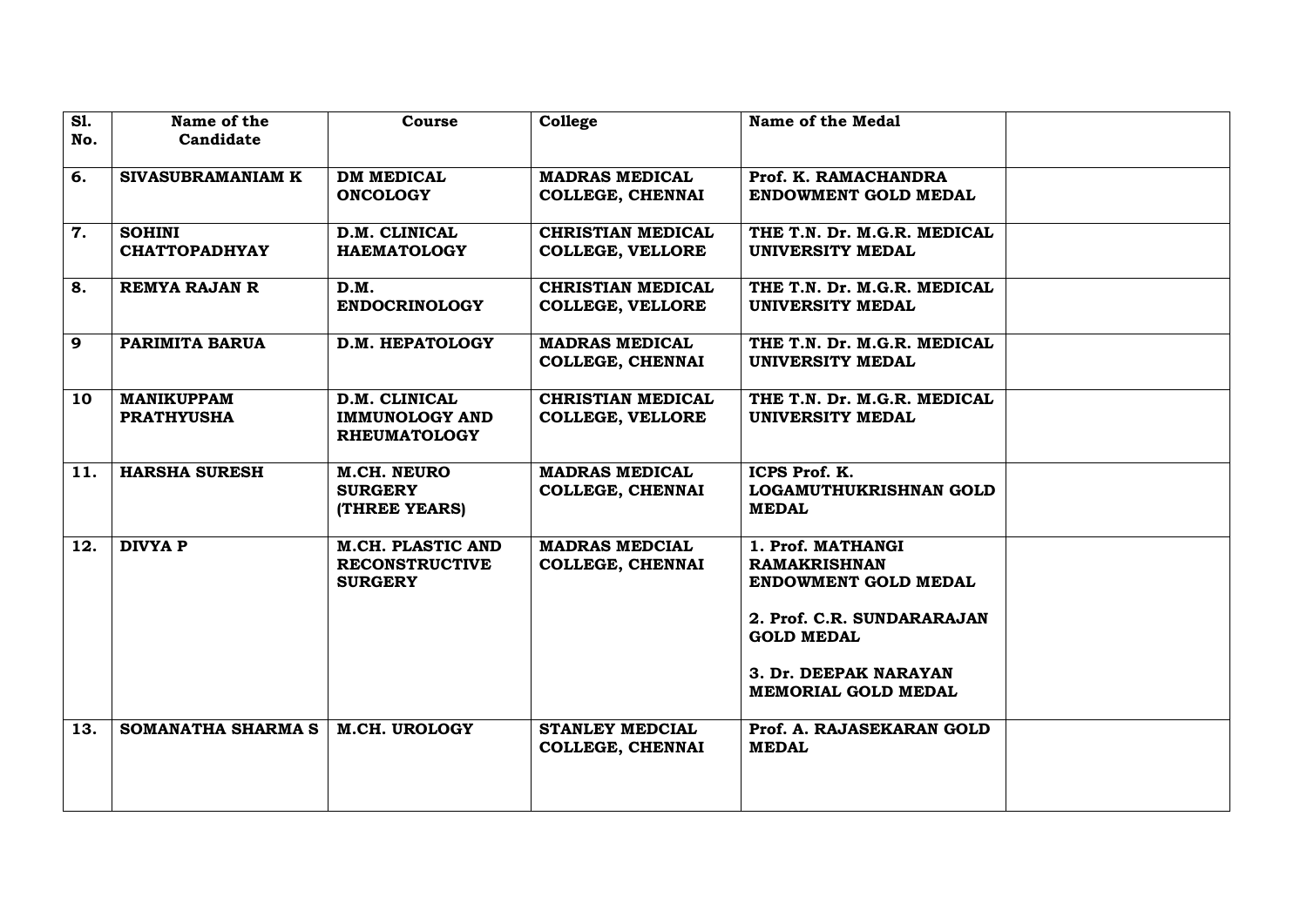| <b>S1.</b> | Name of the                                                            | Course                                                         | College                                                                                                | Name of the Medal                                     |  |
|------------|------------------------------------------------------------------------|----------------------------------------------------------------|--------------------------------------------------------------------------------------------------------|-------------------------------------------------------|--|
| No.        | Candidate                                                              |                                                                |                                                                                                        |                                                       |  |
| 14.        | <b>NIVEDITHA SHAMA V</b><br><b>M.CH. PAEDIATRICS</b><br><b>SURGERY</b> |                                                                | <b>CHRISTIAN MEDICAL</b><br>THE T.N. Dr. M.G.R. MEDICAL<br><b>COLLEGE, VELLORE</b><br>UNIVERSITY MEDAL |                                                       |  |
| 15.        | <b>ROHITH M</b><br><b>M.CH. SURGICAL</b><br><b>GASTROENTEROLOGY</b>    |                                                                | <b>MADRAS MEDICAL</b><br>Prof. N. RANGABASHYAM<br><b>COLLEGE, CHENNAI</b><br><b>GOLD MEDAL</b>         |                                                       |  |
| 16.        | PRADEEP D                                                              | <b>M.CH. SURGICAL</b><br><b>ONCOLOGY</b>                       | <b>MADRAS MEDICAL</b><br>COLLEGE, CHENNAI                                                              | Prof. M. SNEHALATHA<br>ENDOWMENT GOLD MEDAL           |  |
| 17.        | <b>PRADIP</b><br><b>MALAYILPARAMBIL</b><br><b>ABRAHAM</b>              | <b>M.CH. VASCULAR</b><br><b>SURGERY</b>                        | <b>STANLEY MEDICAL</b><br>COLLEGE, CHENNAI                                                             | VASCULAR ALUMINI GOLD<br><b>MEDAL</b>                 |  |
| 18.        | <b>PRIYANKA</b>                                                        | <b>M.CH. ENDOCRINE</b><br><b>SURGERY</b>                       | <b>CHRISTIAN MEDICAL</b><br><b>COLLEGE, CHENNAI</b>                                                    | THE T.N. Dr. M.G.R. MEDICAL<br>UNIVERSITY MEDAL       |  |
| 19.        | <b>MUGHILAN A S</b>                                                    | M.CH. CARDIO<br><b>VASCULAR AND</b><br><b>THORACIC SURGERY</b> | <b>MADURAI MEDICAL</b><br><b>COLLEGE, MADURAI</b>                                                      | MRS. SUSEELA SANTHOSHAM<br><b>MEMORIAL GOLD MEDAL</b> |  |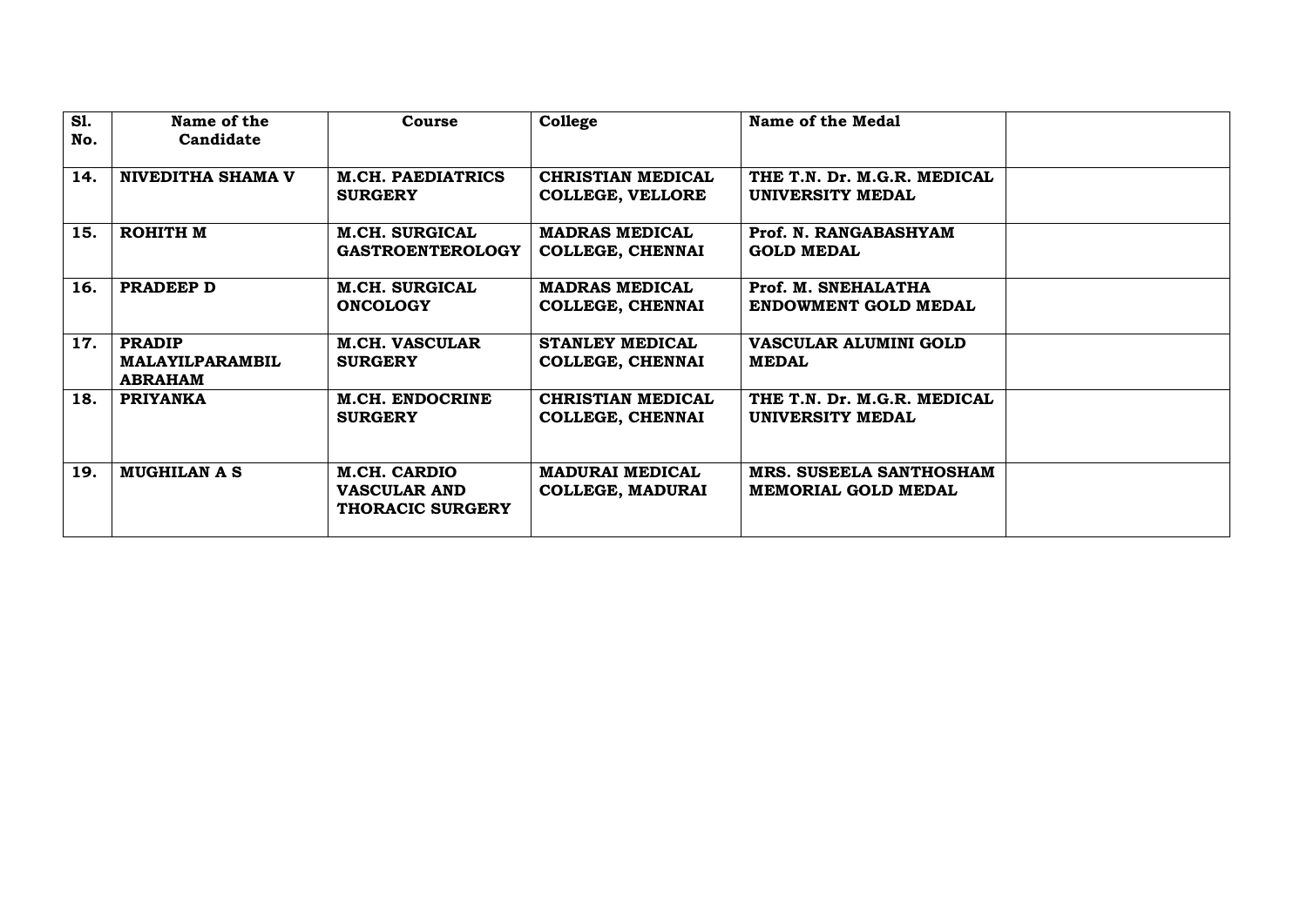### **P.G. DEGREE**

| <b>S1.</b> | Name of the               | Course                               | College                                                                          | Name of the Medal                                                                                                                                                                                     |  |
|------------|---------------------------|--------------------------------------|----------------------------------------------------------------------------------|-------------------------------------------------------------------------------------------------------------------------------------------------------------------------------------------------------|--|
| No.        | Candidate                 |                                      |                                                                                  |                                                                                                                                                                                                       |  |
| 20.        | <b>SACHIN VIJAYAKUMAR</b> | <b>MD GENERAL</b><br><b>MEDICINE</b> | <b>KANYAKUMARI</b><br><b>GOVERNMENT</b><br>MEDICAL COLLEGE,<br><b>KANYAKUMAI</b> | 1.Dr. R.V. RAJAMS 81ST BIRTHDAY<br><b>COMMEMORATION GOLD MEDAL</b><br>2. Prof. Dr. G.B. WEST ENDOWMENT PRIZE<br>3. IRAIYADIMAI E.A. JIAVUDEEN ENDOWMENT<br><b>PRIZE</b><br><b>4.APOLLO GOLD MEDAL</b> |  |
| 21.        | <b>HEMACHANDRIKA K</b>    | <b>MD GENERAL</b><br><b>MEDICINE</b> | <b>GOVERNMENT</b><br><b>VELLORE MEDICAL</b><br>COLLEGE,<br><b>VELLORE</b>        | Dr. R. VIJAYALAKSHMI ENDOWMENT GOLD<br>MEDAL FOR WOMAN CANDIDATE                                                                                                                                      |  |
| 22.        | <b>MAHITHA A</b>          | <b>MD PATHOLOGY</b>                  | <b>THANJAVUR</b><br>MEDICAL COLLEGE,<br><b>THANJAVUR</b>                         | TAMIL NADU AND PONDICHERRY CHAPTER<br>IAPM ENDOWMENT GOLD MEDAL                                                                                                                                       |  |
| 23.        | PASKIN D SOUZA V          | MD MICROBIOLOGY   PSG INST. OF       | <b>MEDICAL SCIENCES</b><br>& RESEARCH,<br><b>COIMBATORE</b>                      | THE T.N. Dr. M.G.R. MEDICAL UNIVERSITY<br><b>MEDAL</b>                                                                                                                                                |  |
| 24.        | <b>RAJ VAISHNAVI A R</b>  | <b>MD PHYSIOLOGY</b>                 | <b>COIMBATORE</b><br>MEDICAL COLLEGE,<br><b>COIMBATORE</b>                       | THE T.N. Dr. M.G.R. MEDICAL UNIVERSITY<br><b>MEDAL</b>                                                                                                                                                |  |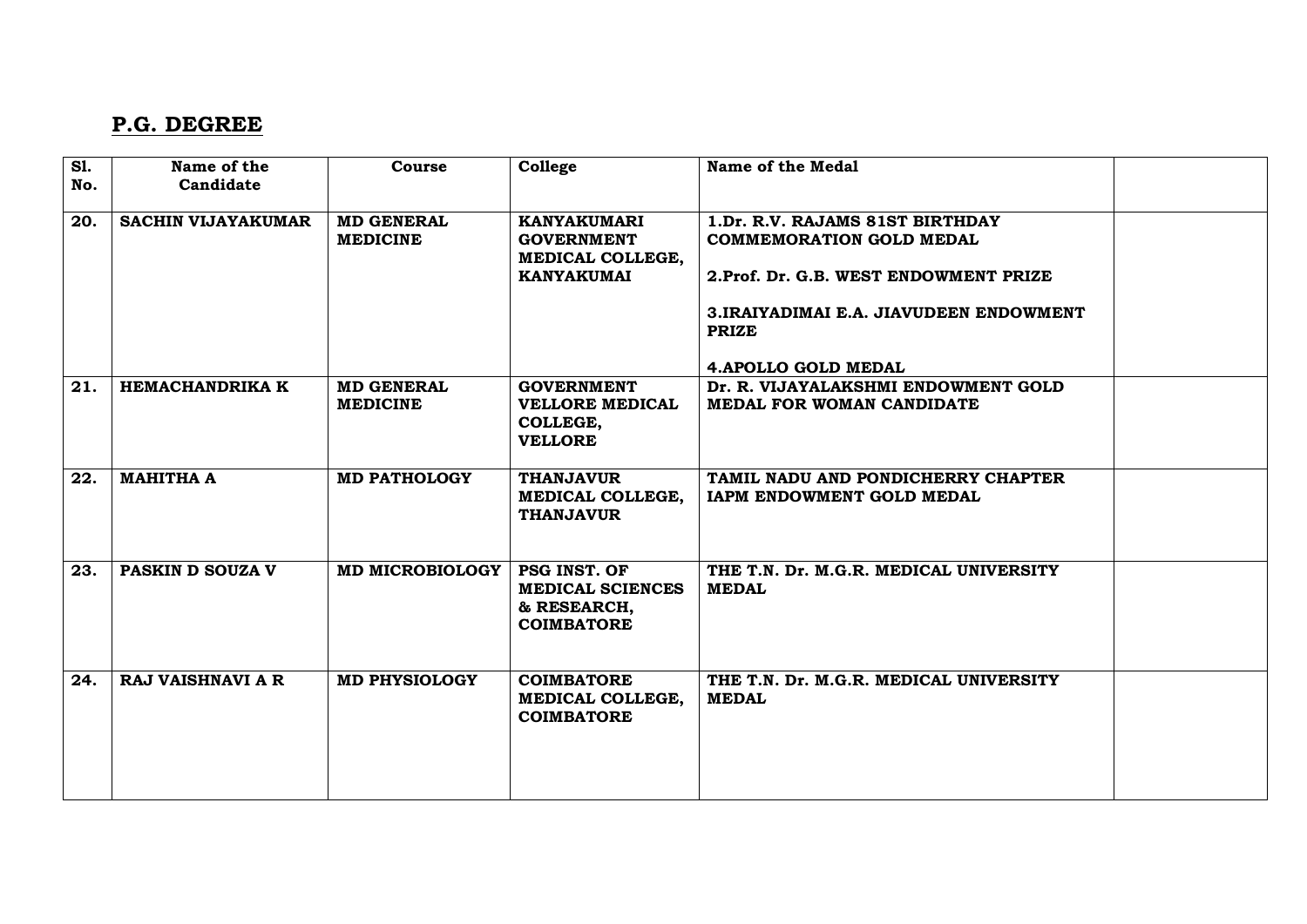| $\overline{sl.}$<br>No. | Name of the<br>Candidate             | Course                                 | College                                                                                     | Name of the Medal                                                                                                                               |  |
|-------------------------|--------------------------------------|----------------------------------------|---------------------------------------------------------------------------------------------|-------------------------------------------------------------------------------------------------------------------------------------------------|--|
| 25.                     | NAGA LAVANYA J                       | MD<br><b>PHARMACOLOGY</b>              | <b>MADURAI MEDICAL</b><br>COLLEGE,<br><b>MADURAI</b>                                        | THE T.N. Dr. M.G.R. MEDICAL UNIVERSITY<br><b>MEDAL</b>                                                                                          |  |
| 26.                     | <b>ALFRED THOMAS</b><br><b>MARIO</b> | <b>MD PAEDIATRICS</b>                  | <b>MADRAS MEDICAL</b><br><b>COLLEGE, CHENNAI</b>                                            | Dr. SIR A.L. MUDALIAR ENDOWMENT PRIZE                                                                                                           |  |
| 27.                     | PRADEEBAA T                          | <b>MD RADIO</b><br><b>DIAGNOSIS</b>    | <b>STANLEY MEDICAL</b><br><b>COLLEGE CHENNAI</b>                                            | Prof. ARTHUR DANIEL GOLD MEDAL                                                                                                                  |  |
| 28.                     | SHREE PRIYA K B                      | MD.<br><b>ANAESTHESIOLOGY</b>          | <b>MADURAI MEDICAL</b><br>COLLEGE,<br><b>MADURAI</b>                                        | Dr. P. SARASWATHI ENDOWMENT PRIZE                                                                                                               |  |
| 29.                     | <b>FELIN PAUL P</b>                  | <b>MD</b><br><b>ANAESTHESIOLOGY</b>    | <b>SREE MOOKAMBIKA</b><br><b>INST. OF MEDICAL</b><br><b>SCIENCES,</b><br><b>KULASEKARAM</b> | 1.Dr. S.A. KABIR PROFICIENCY GOLD MEDAL<br>2. THE Prof. Dr. T. SRINIVASAN ENDOWMENT<br><b>PRIZE</b><br>3.Dr. V.G. APPUKUTTY MEMORIAL GOLD MEDAL |  |
| 30.                     | <b>LOGASHREE P</b>                   | <b>MD BIOCHEMISTRY</b>                 | <b>CHENGALPATTU</b><br>MEDICAL COLLEGE,<br><b>CHENGALPATTU</b>                              | Dr. G.V. SURAIYA BEGUM GOLD MEDAL                                                                                                               |  |
| 31.                     | <b>RAJKUMAR G</b>                    | <b>MD FORENSIC</b><br><b>MEDICINE</b>  | <b>COIMBATORE</b><br>MEDICAL COLLEGE,<br><b>COIMBATORE</b>                                  | THE T.N. Dr. M.G.R. MEDICAL UNIVERSITY<br><b>MEDAL</b>                                                                                          |  |
| 32.                     | <b>COWSHIK E</b>                     | <b>MD COMMUNITY</b><br><b>MEDICINE</b> | <b>MADRAS MEDICAL</b><br><b>COLLEGE, CHENNAI</b>                                            | Dr. KESAVALU EDUCATIONAL TRUST GOLD<br><b>MEDAL</b>                                                                                             |  |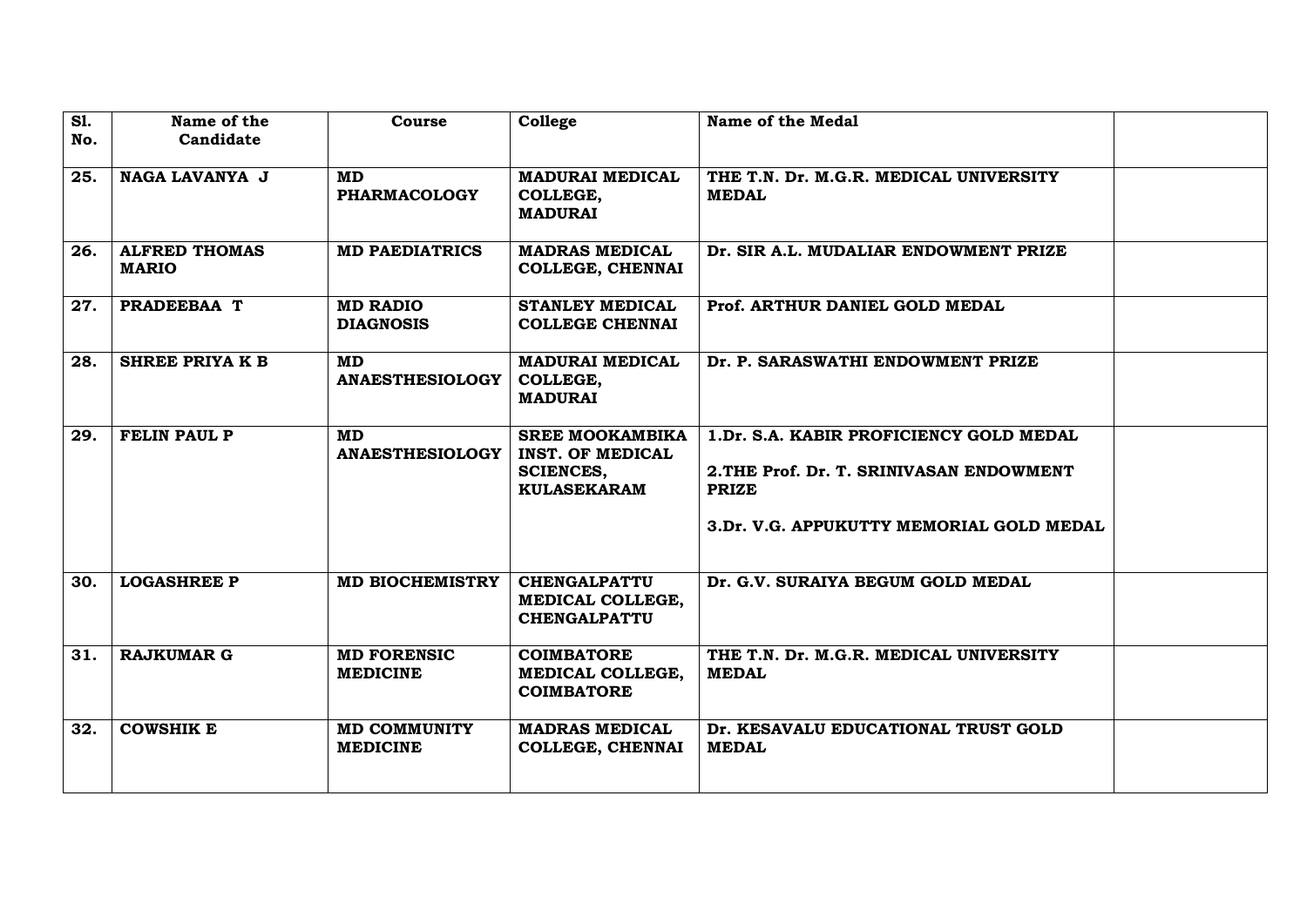| <b>S1.</b><br>No. | Name of the<br>Candidate       | Course                                                             | College                                                      | Name of the Medal                                                                                                        |  |
|-------------------|--------------------------------|--------------------------------------------------------------------|--------------------------------------------------------------|--------------------------------------------------------------------------------------------------------------------------|--|
| 33.               | <b>ARUN PRAKAASH A.P</b>       | <b>MD GERIATRICS</b>                                               | <b>MADRAS MEDICAL</b><br><b>COLLEGE, CHENNAI</b>             | THE T.N. Dr. M.G.R. MEDICAL UNIVERSITY<br><b>MEDAL</b>                                                                   |  |
| 34.               | <b>SRIKEERTHI S</b>            | <b>MD RESPIRATORY</b><br><b>MEDICINE</b>                           | <b>MADRAS MEDICAL</b><br><b>COLLEGE, CHENNAI</b>             | Prof. Dr. D. RANGANATHAN ENDOWMENT GOLD<br><b>MEDAL</b>                                                                  |  |
| 35.               | <b>SATHYA C</b>                | <b>MD RESPIRATORY</b><br><b>MEDICINE</b>                           | <b>TIRUNELVELI</b><br>MEDICAL COLLEGE,<br><b>TIRUNELVELI</b> | 1.Dr. M. SANTHOSHAM MEMORIAL<br>ENDOWMENT GOLD MEDAL<br>2. Dr. K.V. KRISHNASWAMI GOLD MEDAL<br><b>3.LUPIN GOLD MEDAL</b> |  |
| 36.               | <b>KARTHIGA SANHARY</b><br>S A | <b>MD PSYCHIATRY</b>                                               | <b>MADRAS MEDICAL</b><br><b>COLLEGE, CHENNAI</b>             | 1. THE T.N. Dr. M.G.R. MEDICAL UNIVERSITY<br><b>MEDAL</b><br>2. R(AMIAH) MURALI MOHAN MEMORIAL PRIZE                     |  |
| 37.               | <b>MIRUNA SHREE A</b>          | <b>MD PHYSICAL</b><br><b>MEDICINE AND</b><br><b>REHABILITATION</b> | <b>CHRISTIAN</b><br>MEDICAL COLLEGE,<br><b>VELLORE</b>       | THE T.N. Dr. M.G.R. MEDICAL UNIVERSITY<br><b>MEDAL</b>                                                                   |  |
| 38.               | <b>DIVYA RAVIPRAKASH</b>       | MD<br>DERMATOLOGY,<br><b>VENEREOLOGY</b><br><b>AND LEPROSY</b>     | <b>MADRAS MEDICAL</b><br>COLLEGE, CHENNAI                    | 1. Prof. A.S. THAMBIAH GOLD MEDAL<br>2. Prof. Dr. RUTH ANNAMALAI GOLD MEDAL                                              |  |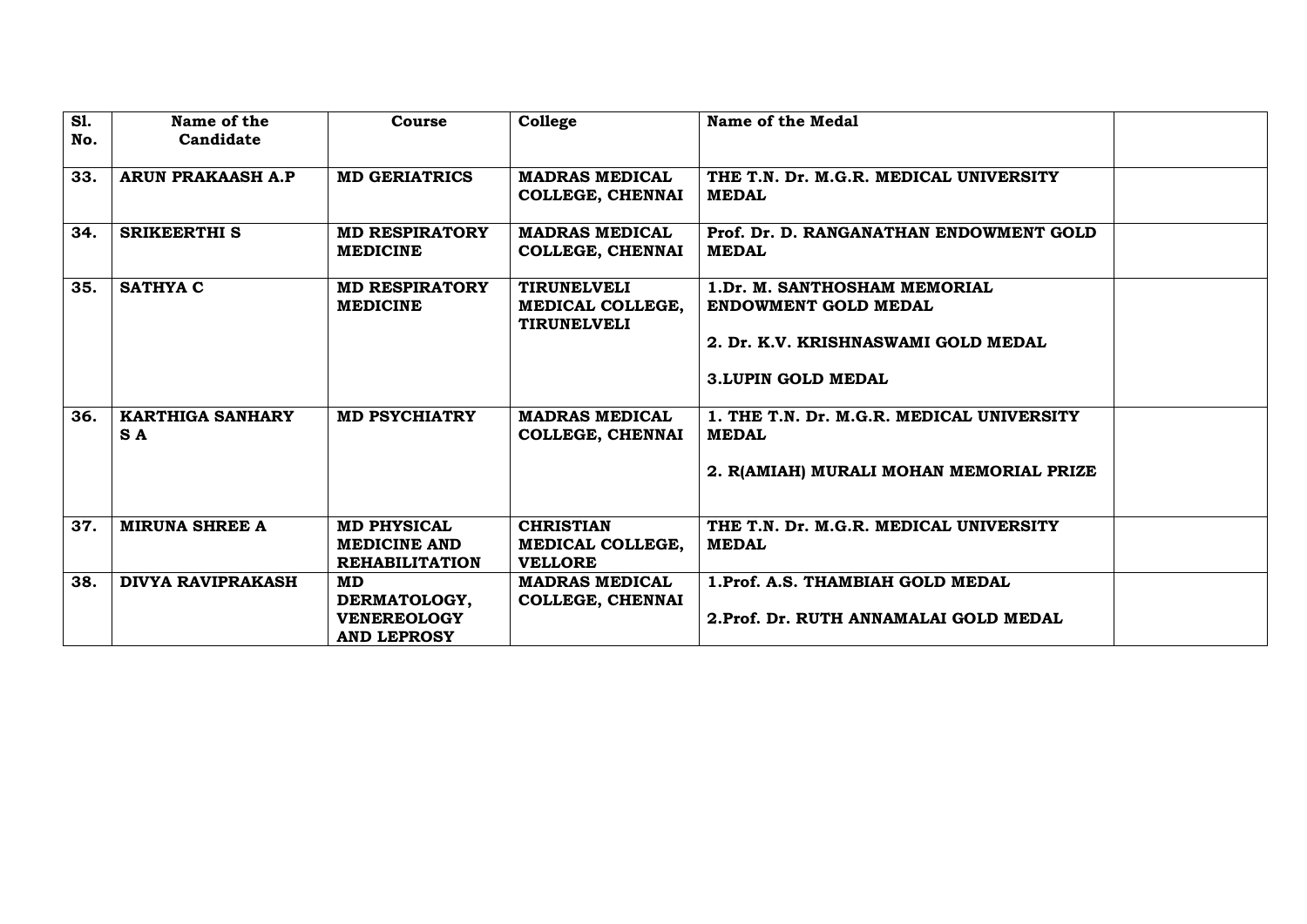| S1. | Name of the                        | Course                              | College                                     | Name of the Medal                              |  |
|-----|------------------------------------|-------------------------------------|---------------------------------------------|------------------------------------------------|--|
| No. | Candidate                          |                                     |                                             |                                                |  |
|     |                                    |                                     |                                             |                                                |  |
| 39. | <b>RUTH JENILA A</b>               | <b>MD IMMUNO</b>                    | THE TAMIL NADU                              | THE T.N. Dr. M.G.R. MEDICAL                    |  |
|     |                                    | <b>HAEMATOLOGY AND</b>              | DR. M.G.R. MEDICAL                          | UNIVERSITY MEDAL                               |  |
|     |                                    | <b>BLOOD</b><br><b>TRANSFUSION</b>  | UNIVERSITY,<br><b>CHENNAI</b>               |                                                |  |
| 40. | YUVARANI G                         | <b>MD ANATOMY</b>                   | <b>STANLEY MEDICAL</b>                      | THE T.N. Dr. M.G.R. MEDICAL                    |  |
|     |                                    |                                     | <b>COLLEGE, CHENNAI</b>                     | <b>UNIVERSITY MEDAL</b>                        |  |
|     |                                    |                                     |                                             |                                                |  |
|     |                                    |                                     |                                             |                                                |  |
| 41. | <b>MARY PRIYADHARSHINI</b>         | <b>M.D. RADIATION</b>               | <b>MADRAS MEDICAL</b>                       | THE T.N. Dr. M.G.R. MEDICAL                    |  |
|     | S                                  | <b>ONCOLOGY</b>                     | <b>COLLEGE, CHENNAI</b>                     | UNIVERSITY MEDAL                               |  |
|     |                                    |                                     |                                             |                                                |  |
|     |                                    |                                     |                                             |                                                |  |
| 42. | <b>HARSHINI S</b>                  | <b>MS GENERAL</b>                   | <b>STANLEY MEDICAL</b>                      | Dr. CMK REDDY GOLD MEDAL                       |  |
|     |                                    | <b>SURGERY</b>                      | <b>COLLEGE, CHENNAI</b>                     |                                                |  |
| 43. | <b>ANTONY RENNINGTON</b>           | <b>MS GENERAL</b>                   | <b>MADURAI MEDICAL</b>                      | Dr. P. VADAMALAYAN                             |  |
|     | $\mathbf{x}$<br><b>SOUNDARYA V</b> | <b>SURGERY</b><br><b>MS GENERAL</b> | <b>COLLEGE, MADURI</b><br><b>COIMBATORE</b> | <b>ENDOWMENT PRIZE</b><br>Prof. K. R. K. PRIZE |  |
| 44. |                                    | <b>SURGERY</b>                      | MEDICAL COLLEGE,                            |                                                |  |
|     |                                    |                                     | <b>COIMBATORE</b>                           |                                                |  |
| 45. | <b>SATHISH S</b>                   | <b>MS GENERAL</b>                   | <b>KAP VISWANATHAM</b>                      | 1. DISTRICT SURGEON Dr. R.                     |  |
|     |                                    | <b>SURGERY</b>                      | MEDICAL COLLEGE,                            | <b>SHANMUGAM MEMORIAL</b>                      |  |
|     |                                    |                                     | <b>TRICHY</b>                               | <b>ENDOWMENT PRIZE</b>                         |  |
|     |                                    |                                     |                                             |                                                |  |
|     |                                    |                                     |                                             | 2. IRAIYADIMAI E.A. JIAVUDEEN                  |  |
|     |                                    |                                     |                                             | <b>ENDOWMENT PRIZE</b>                         |  |
|     |                                    |                                     |                                             |                                                |  |
|     |                                    |                                     |                                             | 3. MADURAI ASICON 1977 GOLD                    |  |
|     |                                    |                                     |                                             | <b>MEDAL</b>                                   |  |
|     |                                    |                                     |                                             | <b>4.APOLLO GOLD MEDAL</b>                     |  |
|     |                                    |                                     |                                             |                                                |  |
|     |                                    |                                     |                                             | 5. Dr. U. MOHAN RAO PRIZE                      |  |
|     |                                    |                                     |                                             |                                                |  |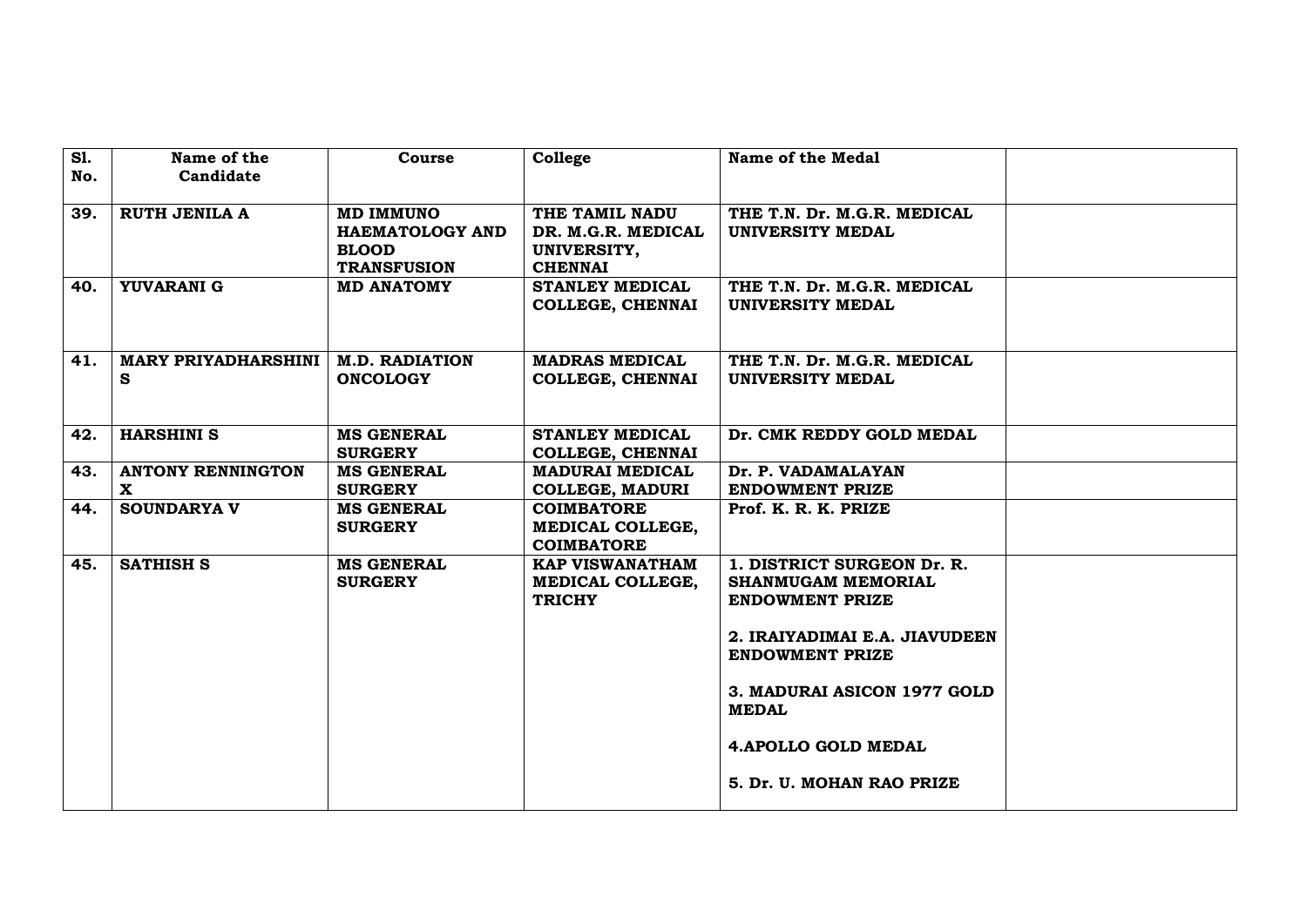| <b>S1.</b> | Name of the          |                                   | College                                | Name of the Medal                                      |  |
|------------|----------------------|-----------------------------------|----------------------------------------|--------------------------------------------------------|--|
| No.        | Candidate            |                                   |                                        |                                                        |  |
|            |                      |                                   |                                        |                                                        |  |
| 46.        | <b>HARIHARAN D</b>   | <b>MS ORTHOPAEDICS</b>            | <b>KAP VISWANATHAM</b>                 | 1 PROF. M. NATARAJAN                                   |  |
|            |                      |                                   | MEDICAL COLLEGE,                       | <b>ENDOWMENT GOLD MEDAL</b>                            |  |
|            |                      |                                   | <b>TRICHY</b>                          |                                                        |  |
|            |                      |                                   |                                        | 2 LUPIN GOLD MEDAL                                     |  |
| 47.        | <b>RAJASHREE K</b>   | <b>MS</b><br><b>OPHTHALMOLOGY</b> | <b>THANJAVUR</b><br>MEDICAL COLLEGE,   | 1 THIRU. C.K. KUMARASWAMY<br>51 <sup>st</sup> BIRTHDAY |  |
|            |                      |                                   | <b>THANJAVUR</b>                       | <b>COMMEMORATION GOLD</b>                              |  |
|            |                      |                                   |                                        | <b>MEDAL</b>                                           |  |
|            |                      |                                   |                                        |                                                        |  |
|            |                      |                                   |                                        | 2 Dr. REMA MOHAN GOLD                                  |  |
|            |                      |                                   |                                        | <b>MEDAL</b>                                           |  |
| 48.        | <b>JOSHENI G</b>     | <b>MS OTO-RHINO-</b>              | <b>MADURAI MEDICAL</b>                 | 1. PROF. MOHAN KAMESWARAN                              |  |
|            |                      | <b>LARYNGOLOGY</b>                | <b>COLLEGE, MADURAI</b>                | <b>GOLD MEDAL ENDOWMENT</b>                            |  |
|            |                      |                                   |                                        |                                                        |  |
|            |                      |                                   |                                        | 2.A.O.I. PRIZE ENDOWMENT                               |  |
|            |                      |                                   |                                        |                                                        |  |
|            |                      |                                   |                                        | 3. THE DR. P. V. CHERIAN PRIZE                         |  |
| 49.        | <b>VISHNUPRIYA S</b> | <b>MS OBSTETRICS AND</b>          | <b>SREE MOOKAMBIKA</b>                 | 1. DR. MIRA SENGUPTA GOLD                              |  |
|            |                      | <b>GYNAECOLOGY</b>                | <b>INST. OF MEDICAL</b>                | <b>MEDAL</b><br>2. DR. R.H. KULKARNI S AWARD           |  |
|            |                      |                                   | <b>SCIENCES,</b><br><b>KULASEKARAM</b> | 3. PROF. DHARANI SRINIVAS                              |  |
|            |                      |                                   |                                        | <b>GOLD MEDAL</b>                                      |  |
|            |                      |                                   |                                        | 4. THE MRS. ESTHER SARGAON                             |  |
|            |                      |                                   |                                        | <b>LAZARUS PRIZE</b>                                   |  |
|            |                      |                                   |                                        | 5. THE DR. A. L. MUDALIAR                              |  |
|            |                      |                                   |                                        | <b>PRIZE</b>                                           |  |
|            |                      |                                   |                                        | 6. THE LALGUDI G. GOMATHI                              |  |
|            |                      |                                   |                                        | AMMAL (MEMORIAL PRIZE)                                 |  |
|            |                      |                                   |                                        |                                                        |  |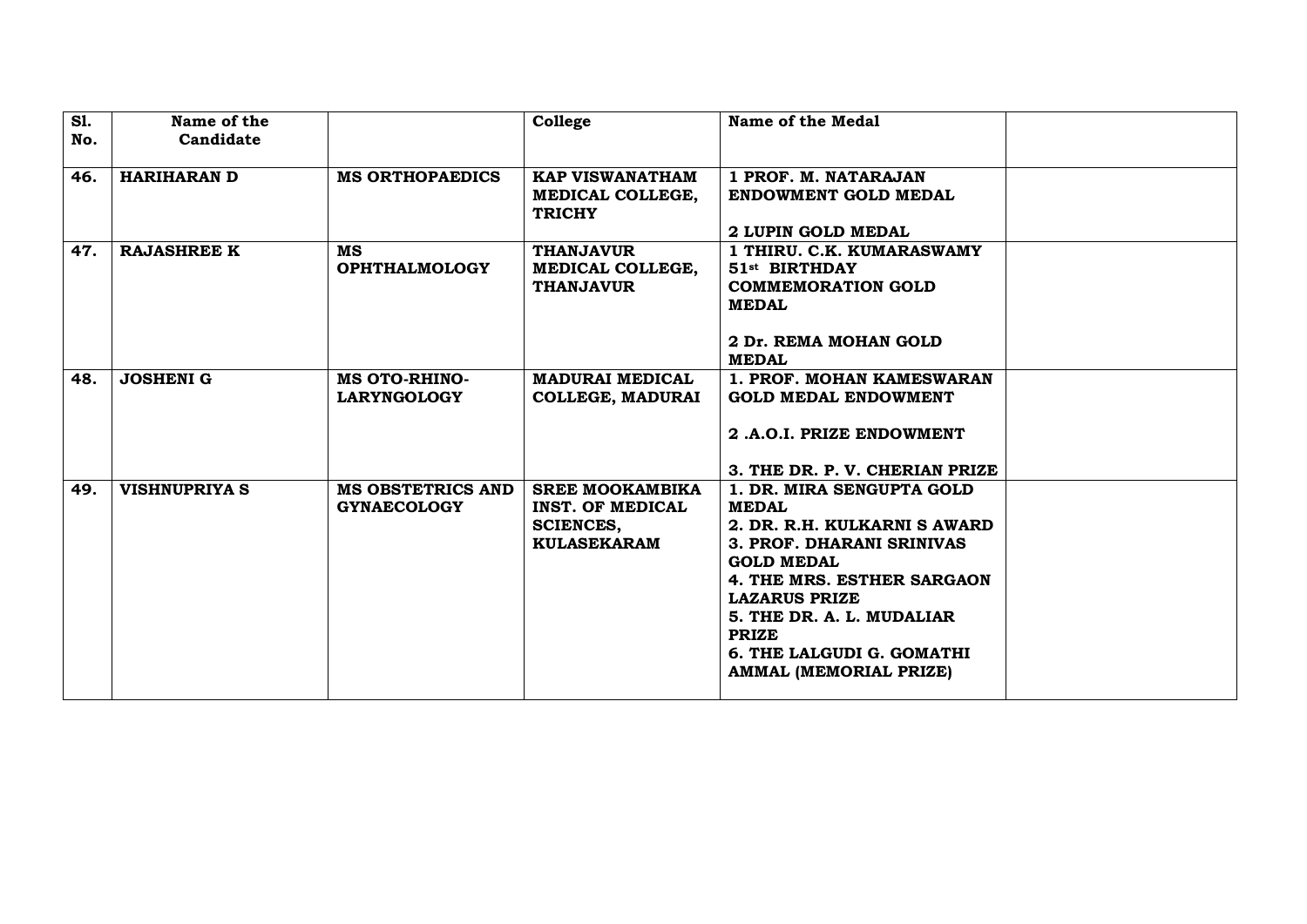# **M.B.B.S.**

| <b>S1.</b> | Name of the           | Course          | College                                              | Name of the Medal                                                                                                                             |                                                                                                                                                                                                          |
|------------|-----------------------|-----------------|------------------------------------------------------|-----------------------------------------------------------------------------------------------------------------------------------------------|----------------------------------------------------------------------------------------------------------------------------------------------------------------------------------------------------------|
| No.        | Candidate             |                 |                                                      |                                                                                                                                               |                                                                                                                                                                                                          |
| 50         | <b>SARANRAM M</b>     | <b>M.B.B.S.</b> | <b>MADRAS MEDICAL</b><br><b>COLLEGE, CHENNAI</b>     | 1. Dr. AVVAI MEMORIAL ENDOWMENT<br><b>PRIZE</b><br>2 Dr. R.H. KULKARNI S AWARD                                                                | <b>OBSTETRICS AND</b><br><b>GYNAECOLOGY IN FINAL</b><br>(PART II) MBBS                                                                                                                                   |
|            |                       |                 |                                                      | 3 THE T.N. DR. M.G.R. MEDICAL<br>UNIVERSITY MEDAL<br>4 SHRI T. RAJAGOPAL MEMORIAL PRIZE                                                       | PAEDIATRICS IN FINAL<br>(PART II) MBBS                                                                                                                                                                   |
|            |                       |                 |                                                      | 5 DR. A. LAKSHMANASWAMI MUDALIAR<br><b>PRIZE</b>                                                                                              | <b>OBSTETRICS AND</b><br><b>GYNAECOLOGY IN FINAL</b><br>(PART II) MBBS                                                                                                                                   |
| 51         | <b>AARTHI A</b>       | M.B.B.S         | <b>STANLEY MEDICAL</b><br><b>COLLEGE, CHENNAI</b>    | PROF. VISWANATHAN GOLD MEDAL                                                                                                                  | FINAL (PART I AND PART<br>II) MBBS                                                                                                                                                                       |
| 52         | <b>JAYA SUBHA O S</b> | M.B.B.S         | <b>STANLEY MEDICAL</b><br><b>COLLEGE, CHENNAI</b>    | DR. K.G. RUSSIA MEMORIAL GOLD MEDAL                                                                                                           | <b>COMMUNITY MEDICINE IN</b><br>FINAL (PART I) MBBS                                                                                                                                                      |
| 53         | <b>MANEESHA S</b>     | M.B.B.S         | <b>MADURAI MEDICAL</b><br>COLLEGE,<br><b>MADURAI</b> | 1 THE BALFOUR MEMORIAL PRIZE<br>2 THE GANGADARAM LAKSHMI<br><b>NARAYANAMMA PRIZE</b><br><b>3 DR. P. VADAMALAYAN ENDOWMENT</b><br><b>PRIZE</b> | <b>OBSTETRICS &amp;</b><br>GYNAECOLOGY -<br><b>MBBS FOR WOMEN</b><br><b>CANDIDATE</b><br><b>OBSTETRICS &amp;</b><br>GYNAECOLOGY -<br><b>MBBS FOR WOMEN</b><br><b>CANDIDATE OF</b><br><b>INDIAN BIRTH</b> |
|            |                       |                 |                                                      |                                                                                                                                               | <b>OBSTETRICS &amp;</b><br>GYNAECOLOGY -<br><b>MBBS FOR MADURAI</b><br>MEDICAL COLLEGE,<br><b>MADURAI</b>                                                                                                |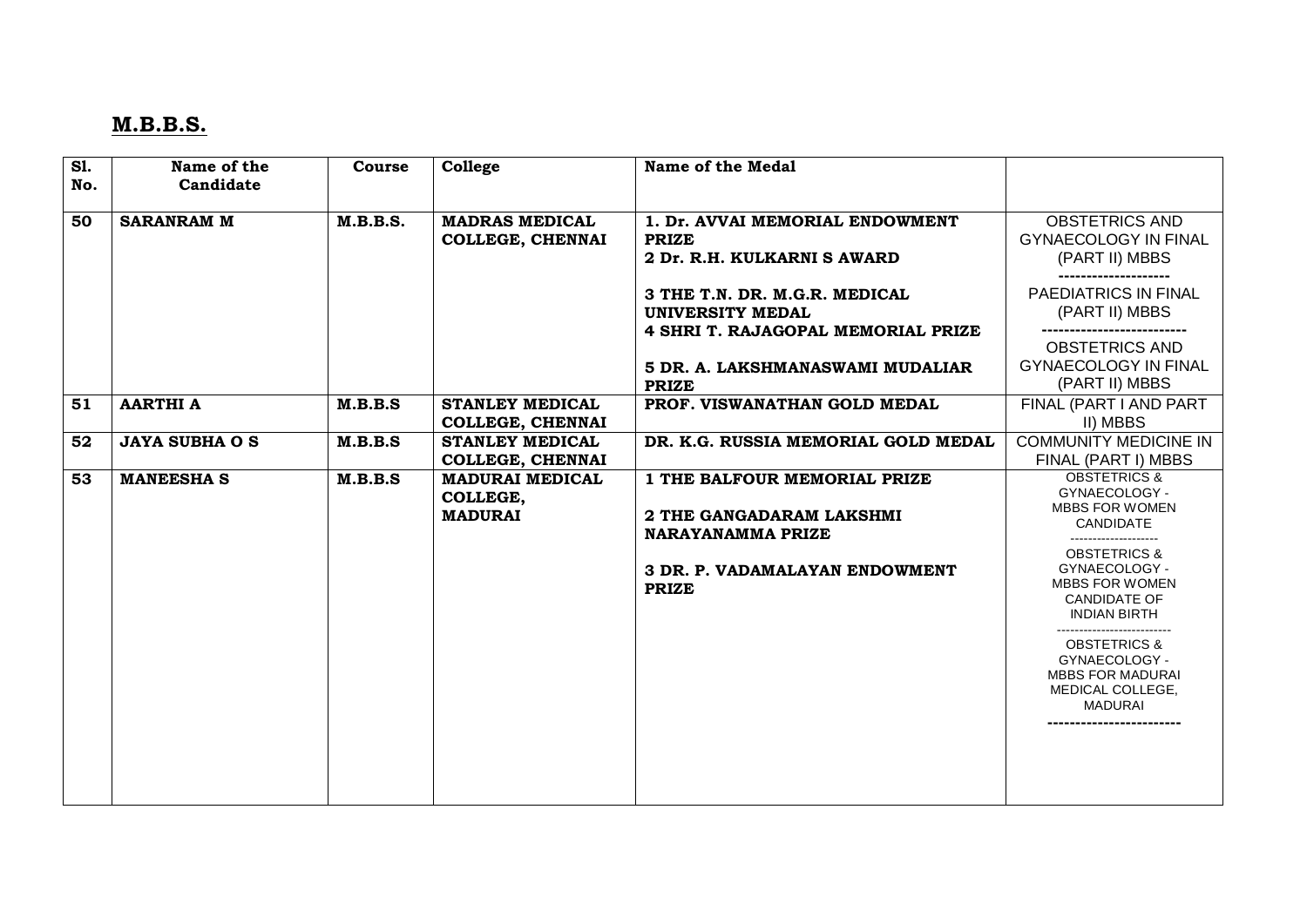| <b>S1.</b><br>No. | Name of the<br>Candidate | <b>Course</b> | College                                              | <b>Name of the Medal</b>                                                                                       |                                                                                                                                                         |
|-------------------|--------------------------|---------------|------------------------------------------------------|----------------------------------------------------------------------------------------------------------------|---------------------------------------------------------------------------------------------------------------------------------------------------------|
| 54                | PRABALYASRI RAVI         | M.B.B.S       | <b>MADURAI MEDICAL</b><br>COLLEGE,<br><b>MADURAI</b> | DR. P. VADAMALAYAN ENDOWMENT PRIZE                                                                             | OPHTHALMOLOGY -<br>M.B.B.S FOR<br><b>MADURAI MEDICAL</b><br>COLLEGE, MADURAI                                                                            |
| 55.               | <b>THARANIK</b>          | M.B.B.S       | <b>MADURAI MEDICAL</b><br>COLLEGE,<br><b>MADURAI</b> | DR. P. VADAMALAYAN ENDOWMENT PRIZE                                                                             | SURGERY - MBBS<br>FOR MADURAI<br>MEDICAL COLLEGE,<br><b>MADURAI</b>                                                                                     |
| 56.               | <b>THARANI PRIYA S</b>   | M.B.B.S       | <b>MADURAI MEDICAL</b><br><b>COLLEGE, MADURAI</b>    | 1 Dr. P. VADAMALAYAN ENDOWMENT<br><b>PRIZE</b><br>2 Dr. P. VADAMALAYAN ENDOWMENT<br><b>PRIZE</b>               | <b>MEDICINE - MBBS</b><br><b>FOR MADURAI</b><br>MEDICAL COLLEGE,<br><b>MADURA</b><br>SURGERY - MBBS<br><b>FOR MADURAI</b><br>MEDICAL COLLEGE,<br>MADURA |
| 57.               | <b>DIVYA GURUNATHAN</b>  | M.B.B.S       | KILPAUK MEDICAL<br><b>COLLEGE, CHENNAI</b>           | PROF. T.K. MOHANALAKSHMI GOLD<br><b>MEDAL</b>                                                                  | <b>OBSTETRICS &amp;</b><br>GYNAECOLOGY FOR<br>WOMEN CANDIDATE                                                                                           |
| 58.               | <b>HARINI C.V</b>        | M.B.B.S       | KILPAUK MEDICAL<br><b>COLLEGE, CHENNAI</b>           | 1. Dr. C.S. BALASUBRAMANIAM<br>MEMORIAL ENDOWMENT GOLD MEDAL<br>2 PROF. Dr. LALITHA KAMESWARAN<br><b>PRIZE</b> | PHARMACOLOGY IN<br><b>SECOND MBBS</b>                                                                                                                   |
| 59.               | <b>SHANMUGA PRIYA K</b>  | M.B.B.S       | KILPAUK MEDICAL<br><b>COLLEGE, CHENNAI</b>           | PROF. T.K. MOHANALAKSHMI GOLD<br><b>MEDAL</b>                                                                  | <b>OBSTETRICS &amp;</b><br><b>GYNAECOLOGY FOR</b><br>WOMEN CANDIDATE                                                                                    |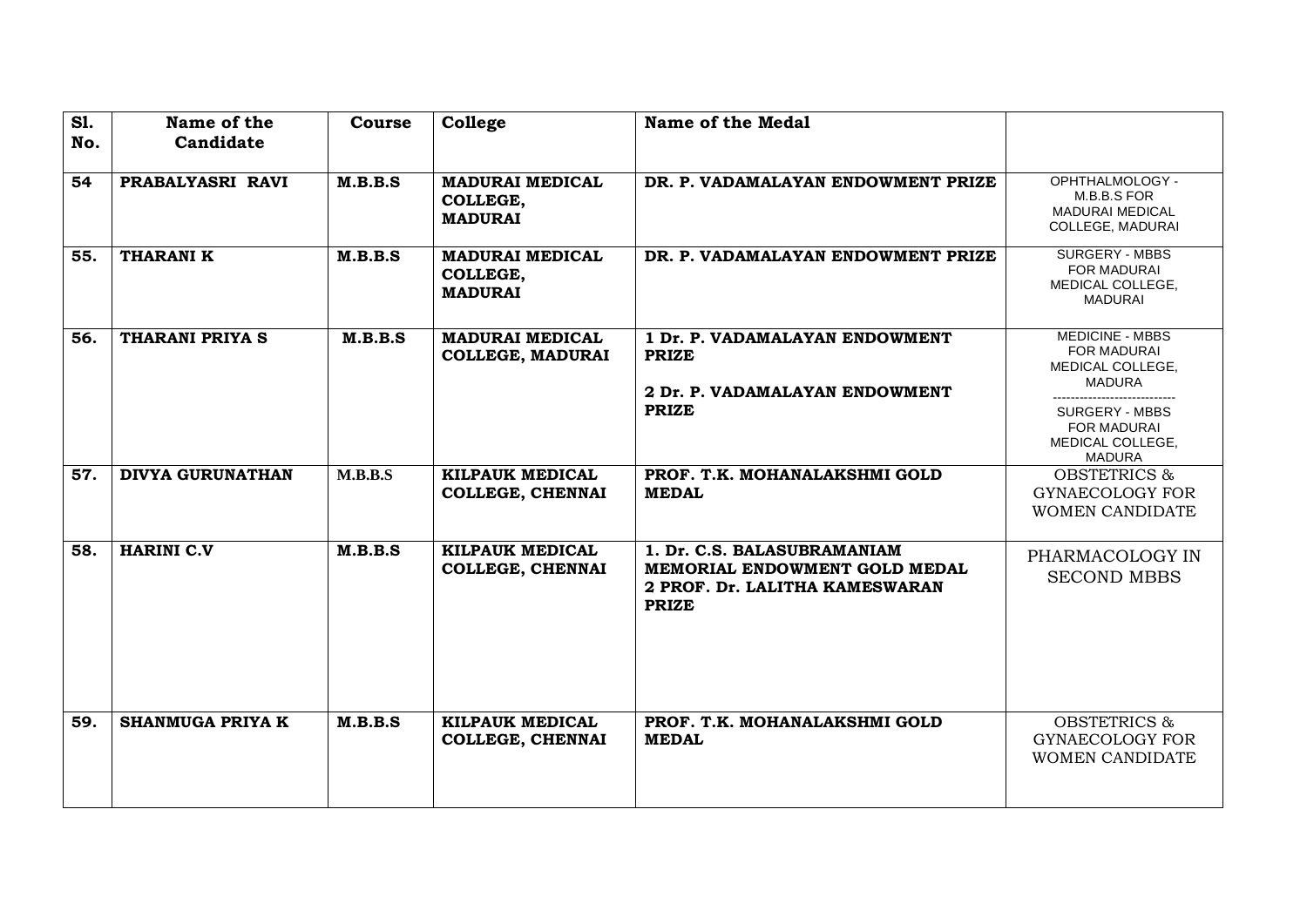| <b>S1.</b> | Name of the            | Course  | College                      | <b>Name of the Medal</b>                           |                                  |
|------------|------------------------|---------|------------------------------|----------------------------------------------------|----------------------------------|
| No.        | Candidate              |         |                              |                                                    |                                  |
| 60.        | <b>ANN MARIA JOSHI</b> | M.B.B.S | THANJAVUR MEDICAL            | <b>MADRAS UNIVERSITY STUDENTS CLUB</b>             | FORENSIC MEDICINE                |
|            |                        |         | COLLEGE,                     | <b>ENDOWMENT PRIZE</b>                             | IN SECOND MBBS                   |
|            |                        |         | <b>THANJAVUR</b>             |                                                    |                                  |
| 61.        | <b>PRAVEEN S M</b>     | M.B.B.S | THANJAVUR MEDICAL            | 1. PROF. N. MADANAGOPALAN MEMORIAL                 | FIRST TO FINAL MBBS              |
|            |                        |         | COLLEGE,<br><b>THANJAVUR</b> | <b>ENDOWMENT GOLD MEDAL</b>                        |                                  |
|            |                        |         |                              | 2. THE HORLICKS GOLD MEDAL                         | FINAL (PART I AND PART           |
|            |                        |         |                              |                                                    | II) MBBS                         |
|            |                        |         |                              | 3. APOLLO GOLD MEDAL                               |                                  |
|            |                        |         |                              |                                                    | FIRST TO FINAL MBBS              |
|            |                        |         |                              | 4. MADRAS UNIVERSITY STUDENTS CLUB                 |                                  |
|            |                        |         |                              | <b>ENDOWMENT PRIZE</b>                             | <b>SURGERY IN FINAL</b>          |
|            |                        |         |                              |                                                    | (PART II) MBBS                   |
|            |                        |         |                              | 5. THE FIRST VICE CHANCELLOR PROF.                 |                                  |
|            |                        |         |                              | LALITHA KAMESWARAN GOLD MEDAL                      | FINAL (PART II) MBBS             |
|            |                        |         |                              | 6. THE DR. A. SREENIVASAN PRIZE                    |                                  |
|            |                        |         |                              |                                                    | FINAL (PART II) -<br><b>MBBS</b> |
|            |                        |         |                              | 7. THE DR. NAIR MEMORIAL PRIZE                     |                                  |
|            |                        |         |                              |                                                    | SURGERY - MBBS                   |
|            |                        |         |                              | 8. THE RAJAH OF PANAGAL PRIZE                      |                                  |
|            |                        |         |                              |                                                    | OVER ALL M.B.B.S                 |
|            |                        |         |                              | 9. THE DR. T.M. NAIR MEMORIAL PRIZE                |                                  |
|            |                        |         |                              |                                                    | FINAL (PART II) -                |
|            |                        |         |                              | 10. LALGUDI MRS. JEEVA VISWANATHAN<br><b>PRIZE</b> | <b>MBBS</b>                      |
|            |                        |         |                              |                                                    | FINAL (PART I & PART             |
|            |                        |         |                              | 11. THE HONORABLE DIWAN BAHADUR V.                 | $II$ ) – MBBS                    |
|            |                        |         |                              | RAMABHADRA NAYUDU PRIZE                            |                                  |
|            |                        |         |                              |                                                    |                                  |
|            |                        |         |                              | 12. MMC SESQUIS SILVER MEDAL                       | FINAL (PART II)                  |
|            |                        |         |                              | 13. ICPS PROF. K. LOGAMUTHUKRISHNAN                | <b>MBBS</b>                      |
|            |                        |         |                              | <b>SILVER MEDAL</b>                                | FINAL MBBS PART II               |
|            |                        |         |                              |                                                    | FIRST TO FINAL M.B.B.S           |
|            |                        |         |                              |                                                    |                                  |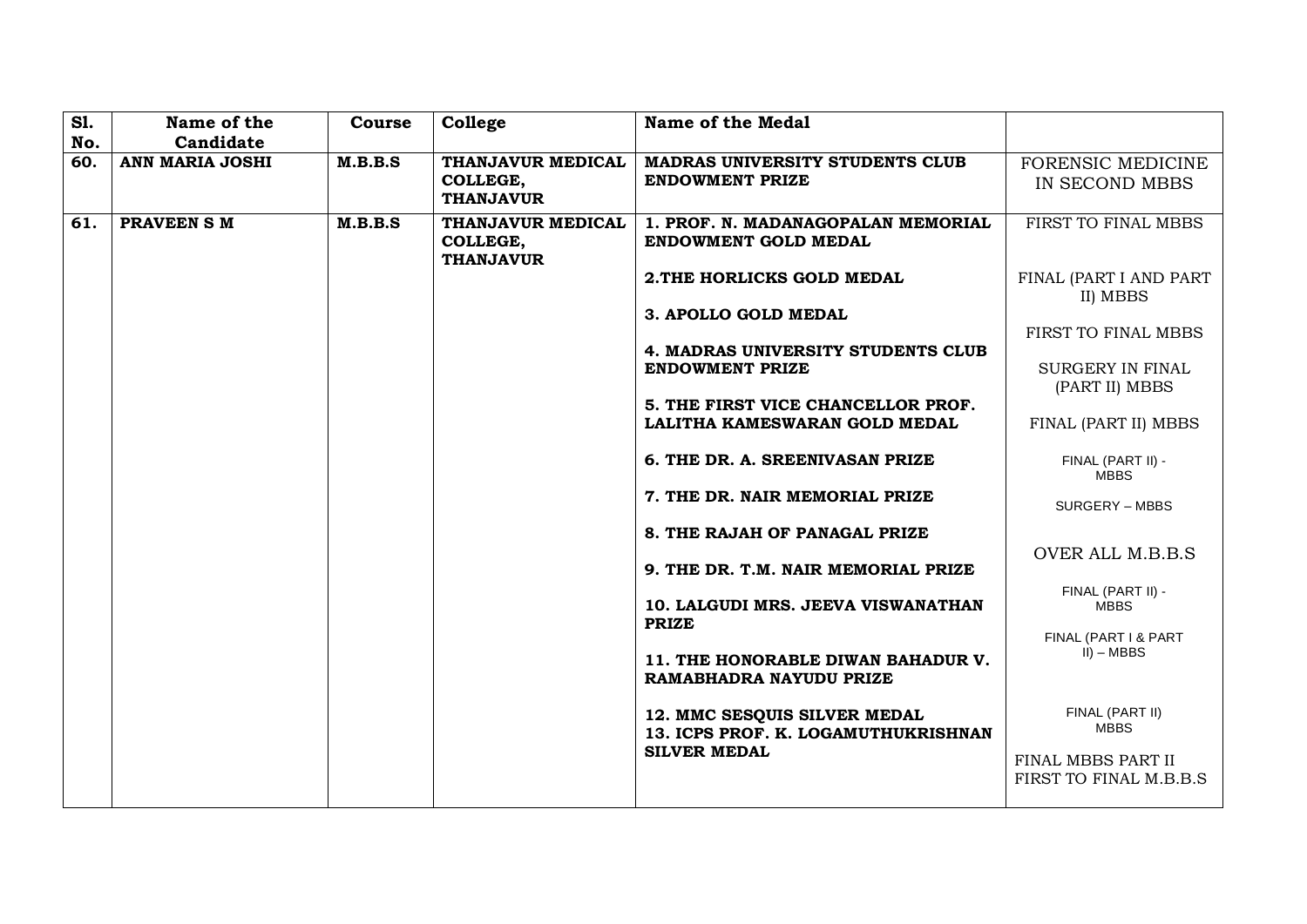| 62. | <b>ANKIT RAJ</b>                         | M.B.B.S | <b>CHRISTIAN MEDICAL</b><br><b>COLLEGE, VELLORE</b>                   | 1. THE T.N. DR. M.G.R. MEDICAL<br><b>UNIVERSITY MEDAL</b><br>2. THE DR. R.E.S. MUTHIAH MEMORIAL<br><b>PRIZE</b><br>3. THE DR. A.C. ASIRVADA NADAR<br><b>MEMORIAL PRIZE</b>      | OPHTHALMOLOGY IN<br>FINAL (PART I) MBBS<br>OPHTHALMOLOGY -<br><b>MBBS</b>                                                 |
|-----|------------------------------------------|---------|-----------------------------------------------------------------------|---------------------------------------------------------------------------------------------------------------------------------------------------------------------------------|---------------------------------------------------------------------------------------------------------------------------|
|     |                                          |         |                                                                       |                                                                                                                                                                                 | <b>CLINICAL EXAM IN</b><br><b>OBSTETRICS &amp;</b><br>GYNAECOLOGY -<br><b>MBBS</b>                                        |
| 63  | <b>DEVRAJ LATH</b>                       | M.B.B.S | <b>CHRISTIAN MEDICAL</b><br><b>COLLEGE, VELLORE</b>                   | THE DR. A.C. ASIRVADA NADAR<br><b>MEMORIAL PRIZE</b>                                                                                                                            | <b>CLINICAL EXAM IN</b><br><b>OBSTETRICS &amp;</b><br>GYNAECOLOGY -<br><b>MBBS</b>                                        |
| 64. | <b>MALINI ELIZABETH</b><br><b>GEORGE</b> | M.B.B.S | <b>CHRISTIAN MEDICAL</b><br><b>COLLEGE, VELLORE</b>                   | THE T.N. DR. M.G.R. MEDICAL<br>UNIVERSITY MEDAL                                                                                                                                 | PHYSIOLOGY IN FIRST<br><b>MBBS</b>                                                                                        |
| 65. | <b>BALACHANDAR R</b>                     | M.B.B.S | P.S.G. INSTITUTE OF<br><b>MEDICAL SCIENCES</b><br><b>AND RESEARCH</b> | 1. TAMIL NADU AND PONDICHERRY<br><b>CHAPTER IAPM ENDOWMENT GOLD</b><br><b>MEDAL</b><br>2. MADRAS UNIVERSITY STUDENTS CLUB<br><b>ENDOWMENT PRIZE</b><br>3. DR. C.K.P MENON PRIZE | PATHOLOGY IN<br><b>SECOND MBBS</b><br>PATHOLOGY IN<br><b>SECOND MBBS</b><br>--------------<br>PATHOLOGY - MBBS            |
| 66. | PRANEETHA C S                            | M.B.B.S | P.S.G. INSTITUTE OF<br><b>MEDICAL SCIENCES</b><br><b>AND RESEARCH</b> | 1. TMT. RAJAM GOVINDARAJULU<br>MEMORIAL ENDOWMENT GOLD MEDAL<br><b>FOR LADY</b><br><b>CANDIDATE</b><br>2. DR. AMBIKA SHANMUGAM ENDOWMENT<br><b>GOLD MEDAL</b>                   | FIRST TO FINAL MBBS<br><b>BIOCHEMISTRY IN FIRST</b><br><b>MBBS</b>                                                        |
| 67. | <b>BRINDHA R</b>                         | M.B.B.S | GOVT<br><b>THOOTHUKUDI</b><br>MEDICAL COLLEGE,<br><b>THOOTHUKUDI</b>  | PROF. MOHAN KAMESWARAN GOLD<br><b>MEDAL ENDOWMENT</b>                                                                                                                           | OTO-RHINO-<br>LARYNGOLOGY IN FINAL<br>(PART-I) MBBS                                                                       |
| 68. | <b>UMAI ORU BAGAM S</b>                  | M.B.B.S | GOVT<br><b>THOOTHUKUDI</b><br>MEDICAL COLLEGE,<br><b>THOOTHUKUDI</b>  | DR. MATHURAM SANTOSHAM PRIZE                                                                                                                                                    | <b>OBSTETRICS &amp;</b><br><b>GYNAECOLOGY</b><br>FINAL (PART II) -MBBS FOR<br>THOOTHUKUDI MEDICAL<br>COLLEGE, THOOTHUKUDI |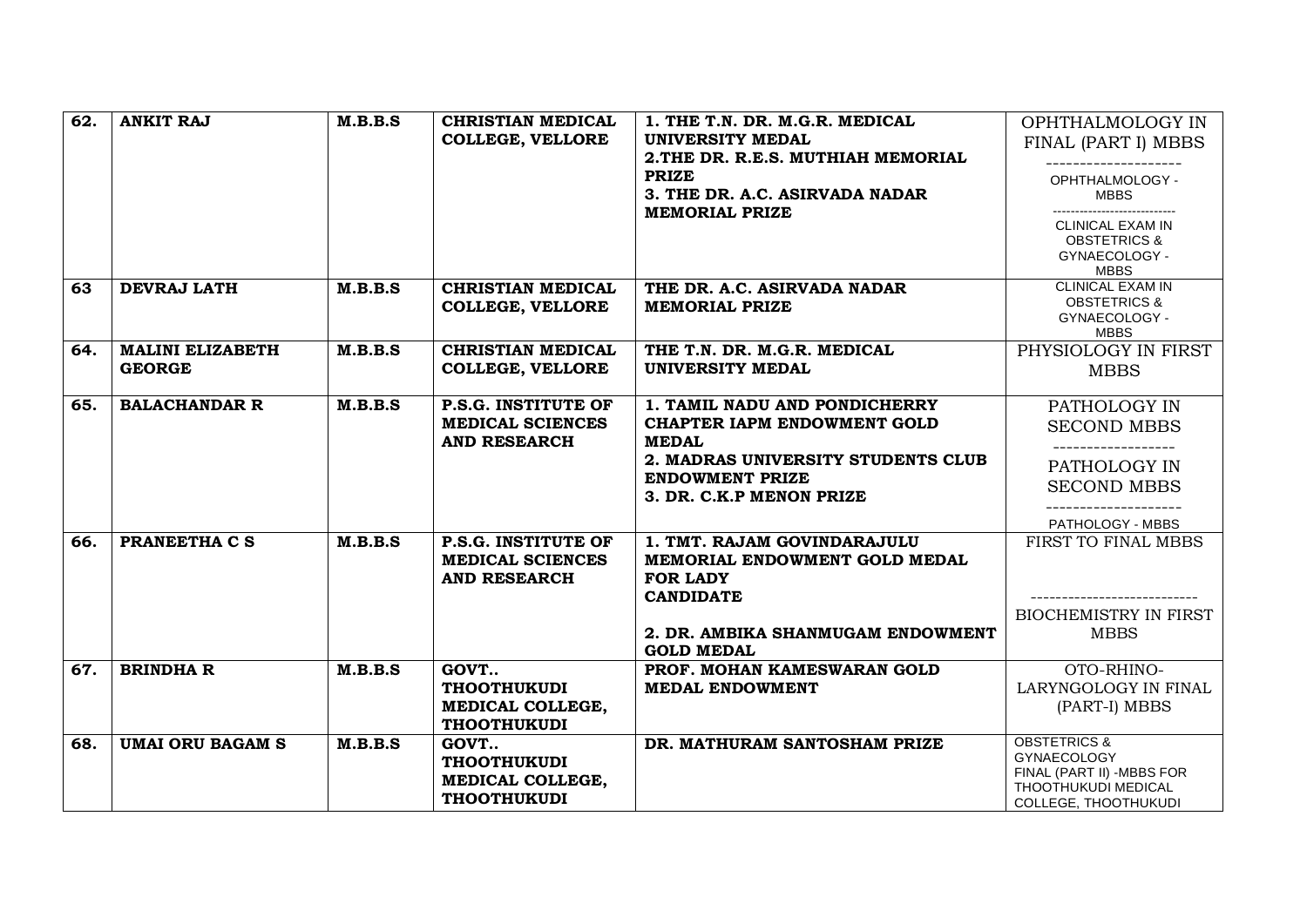| <b>S1.</b><br>No. | Name of the<br>Candidate | <b>Course</b> | College                                                                            | <b>Name of the Medal</b>                                                                           |                                                                     |
|-------------------|--------------------------|---------------|------------------------------------------------------------------------------------|----------------------------------------------------------------------------------------------------|---------------------------------------------------------------------|
| 69                | <b>VIJAY KRISHNAN R</b>  | M.B.B.S       | <b>GOVERNMENT</b><br>THENI MEDICAL<br><b>COLLEGE, THENI</b>                        | DR. S. GNANADESIKAN AND DR. S.<br>SUBRAMANIAN GOLD MEDAL                                           | MICROBIOLOGY IN<br><b>SECOND MBBS</b>                               |
| 70                | <b>KAAVIYA P</b>         | M.B.B.S       | <b>GOVERNMENT</b><br><b>VILLUPURAM</b><br><b>MEDICAL COLLEGE</b>                   | <b>MADRAS UNIVERSITY STUDENTS CLUB</b><br><b>ENDOWMENT PRIZE</b>                                   | FORENSIC MEDICINE IN<br><b>SECOND MBBS</b>                          |
| 71                | <b>PRATHIBA T</b>        | M.B.B.S       | <b>DHANALAKSHMI</b><br>SRINIVASAN MEDICAL<br><b>COLLEGE AND</b><br><b>HOSPITAL</b> | THE DR. GURUSWAMI MUDALIAR PRIZE                                                                   | PHARMACOLOGY,<br>PATHOLOGY &<br><b>MEDICINE</b><br>TOGETHER IN MBBS |
| 72                | <b>VINITHA V</b>         | M.B.B.S       | <b>DHANALAKSHMI</b><br>SRINIVASAN MEDICAL<br><b>COLLEGE AND</b>                    | 1. MADRAS UNIVERSITY STUDENTS CLUB<br><b>ENDOWMENT PRIZE</b><br>2. THE DR. J.A.S. MASILAMANI PRIZE | MEDICINE IN FINAL<br>(PART II) MBBS                                 |
|                   |                          |               | <b>HOSPITAL</b>                                                                    | 3. THE BALFOUR MEMORIAL PRIZE                                                                      | <b>MEDICINE - MBBS</b><br><b>MEDICINE - MBBS</b><br>FOR WOMEN       |
|                   |                          |               |                                                                                    |                                                                                                    | CANDIDATE                                                           |
| 73                | <b>DHIVYA C</b>          | M.B.B.S       | <b>GOVERNMENT</b><br>SIVAGANGAI MEDICAL<br><b>COLLEGE</b>                          | <b>MADRAS UNIVERSITY STUDENTS CLUB</b><br><b>ENDOWMENT PRIZE</b>                                   | <b>ANATOMY IN FIRST</b><br><b>MBBS</b>                              |
| 74                | THEJASWINI M             | M.B.B.S       | THIRUVANNAMALAI<br><b>GOVERNMENT</b><br><b>MEDICAL COLLEGE &amp;</b>               | 1 THE T.N. DR. M.G.R. MEDICAL<br>UNIVERSITY MEDAL                                                  | OPHTHALMOLOGY IN<br>FINAL (PART I) MBBS                             |
|                   |                          |               | <b>HOSPITAL</b>                                                                    | 2 THE DR. R.E.S. MUTHIAH MEMORIAL<br><b>PRIZE</b>                                                  | OPHTHALMOLOGY -<br><b>MBBS</b>                                      |
|                   |                          |               |                                                                                    |                                                                                                    |                                                                     |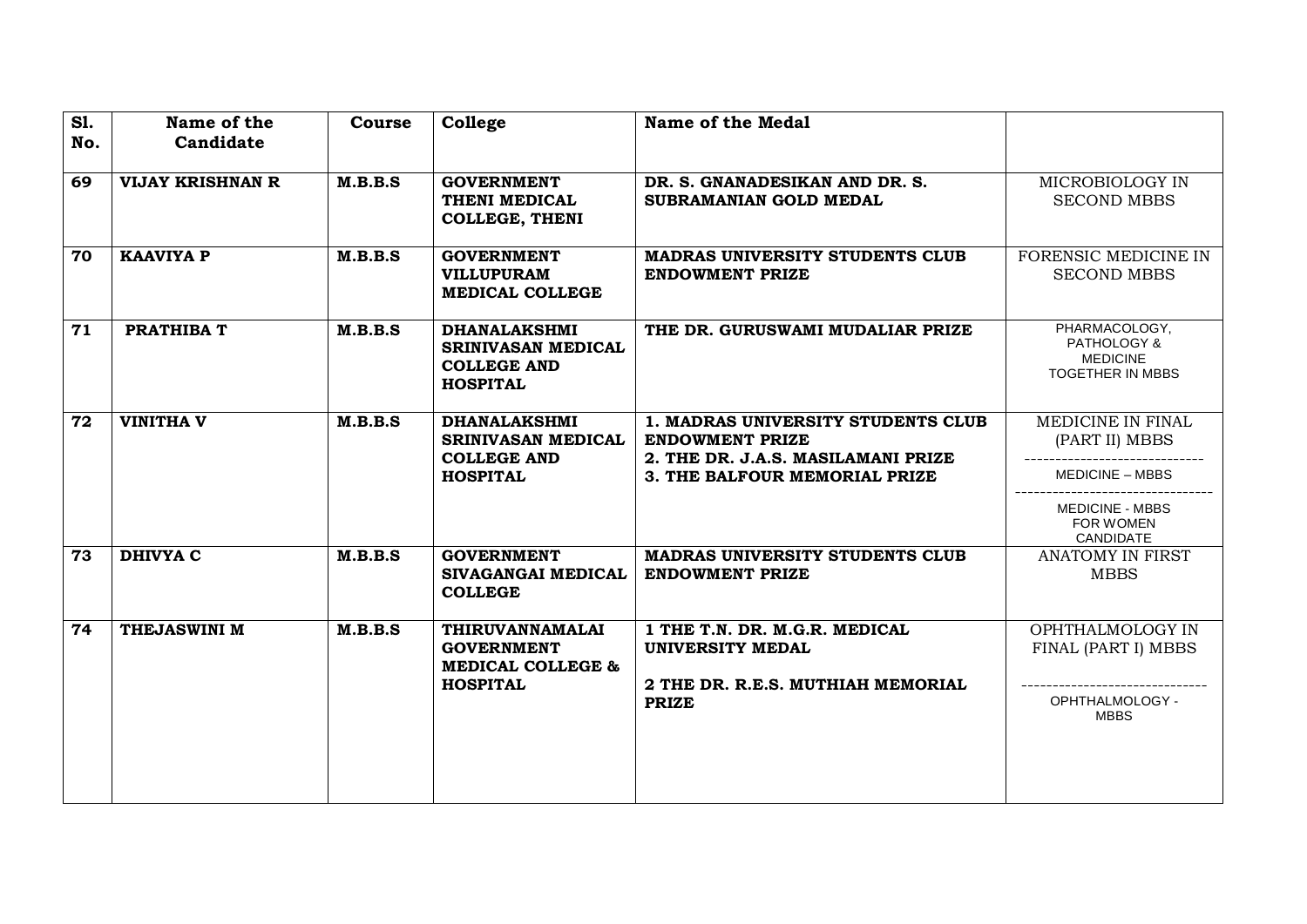| <b>S1.</b><br>No. | Name of the<br>Candidate | Course  | College                                                                                         | Name of the Medal                                                 |                                                                          |
|-------------------|--------------------------|---------|-------------------------------------------------------------------------------------------------|-------------------------------------------------------------------|--------------------------------------------------------------------------|
| 75                | RAMEEZ FATHIMA M         | M.B.B.S | <b>GOVERNMENT</b><br>MEDICAL COLLEGE,<br><b>OMANDURAR</b><br><b>GOVERNMENT</b><br><b>ESTATE</b> | THE HOBART PRIZE                                                  | FINAL (PART II) MBBS<br>FOR MUSLIM<br>CANDIDATE (NATIVE OF<br>TAMILNADU) |
| 76                | <b>VARSHNI A</b>         | M.B.B.S | <b>GOVERNMENT</b><br>MEDICAL COLLEGE,<br><b>OMANDURAR</b>                                       | 1 THE DR. S. RANGACHARI PRIZE<br>2 THE DR. (MISS) R GOVINDARAJULU | <b>MEDICINE &amp;</b><br>SURGERY – MBBS                                  |
|                   |                          |         | <b>GOVERNMENT</b><br><b>ESTATE</b>                                                              | <b>PRIZE</b>                                                      | OBSTETRICS AND<br>GYNAECOLOGY &                                          |
|                   |                          |         |                                                                                                 | 3 THE BALFOUR MEMORIAL PRIZE                                      | SURGERY- MBBS FOR<br><b>WOMEN CANDIDATE</b>                              |
|                   |                          |         |                                                                                                 |                                                                   | SURGERY - MBBS<br><b>FOR WOMEN</b><br><b>CANDIDATE</b>                   |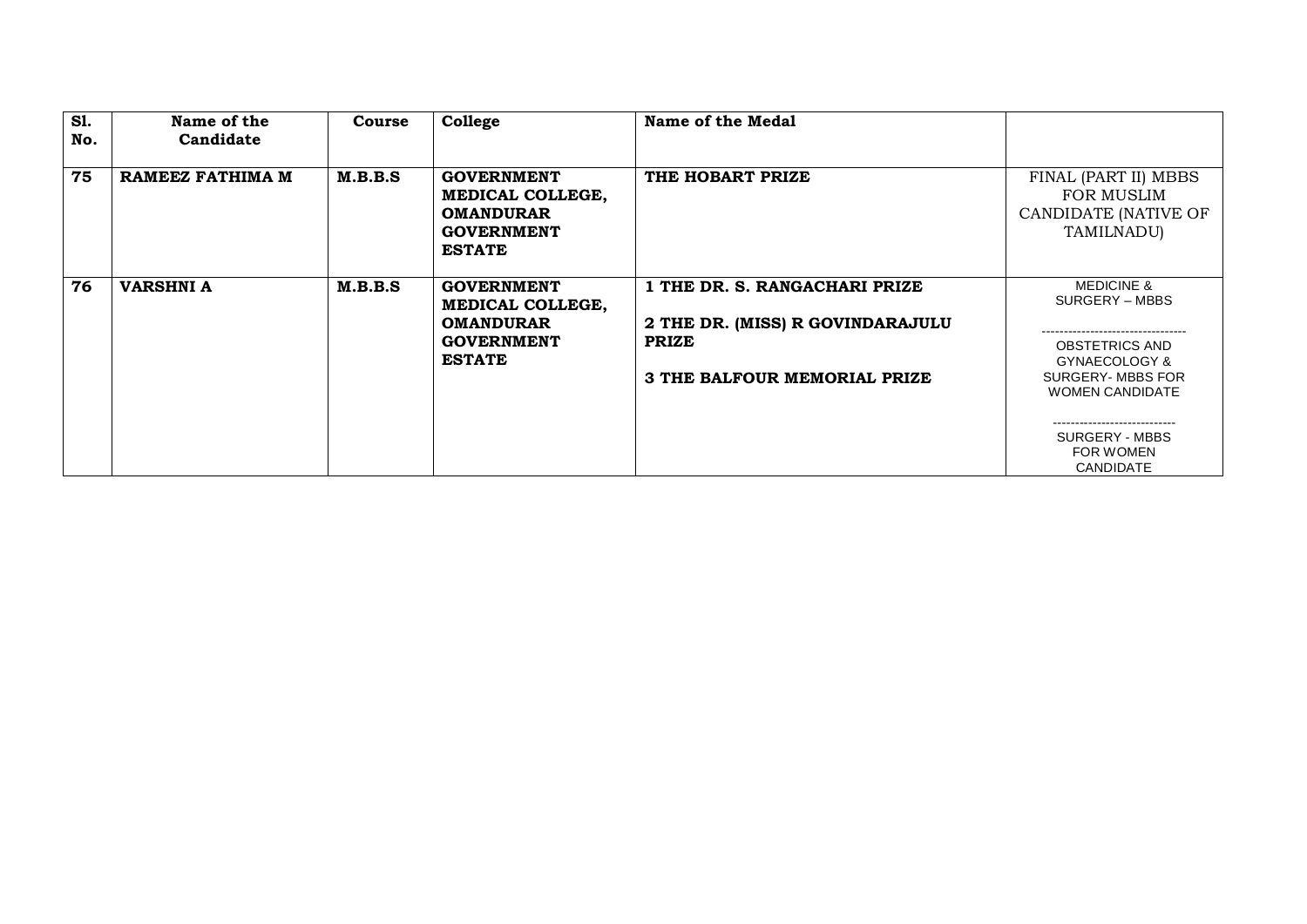# **DENTAL ( M.D.S.)**

| <b>S1.</b> | Name of the                       | Course                                                                                                    | College                                                                                                   | Name of the Medal                                      |  |
|------------|-----------------------------------|-----------------------------------------------------------------------------------------------------------|-----------------------------------------------------------------------------------------------------------|--------------------------------------------------------|--|
| No.        | Candidate                         |                                                                                                           |                                                                                                           |                                                        |  |
| 77.        | <b>NANCY MONICA R</b>             | M.D.S. BRANCH I-<br><b>PROSTHODONTICS</b><br><b>AND CROWN &amp;</b><br><b>BRIDGE</b>                      | <b>CHETTINAD</b><br><b>DENTAL</b><br><b>COLLEGE AND</b><br><b>RESEARCH</b><br><b>INSTITUTE</b>            | THE T.N. Dr. M.G.R. MEDICAL<br>UNIVERSITY MEDAL        |  |
| 78.        | <b>SUBHASHINI SV</b>              | <b>M.D.S. BRANCH II-</b><br><b>PERIODONTOLOGY</b>                                                         | <b>VIVEKANAND</b><br><b>A DENTAL</b><br><b>COLLEGE FOR</b><br><b>WOMEN</b>                                | THE T.N. Dr. M.G.R. MEDICAL<br><b>UNIVERSITY MEDAL</b> |  |
| 79.        | <b>MARIAM S</b>                   | <b>M.D.S. BRANCH III-</b><br><b>ORAL AND</b><br><b>MAXILLOFACIAL</b><br><b>SURGERY</b>                    | <b>ADHIPARASA</b><br><b>KTHI DENTAL</b><br><b>COLLEGE AND</b><br><b>HOSPITAL</b>                          | THE T.N. Dr. M.G.R. MEDICAL<br><b>UNIVERSITY MEDAL</b> |  |
| 80.        | <b>JOSELIN AGNES</b><br>DANIELA J | <b>M.D.S. BRANCH IV-</b><br><b>CONSERVATIVE</b><br><b>DENTISTRY AND</b><br><b>ENDODONTICS</b>             | <b>RAJAS</b><br><b>DENTAL</b><br><b>COLLEGE AND</b><br><b>HOSPITAL</b><br><b>TIRUNELVELI</b><br><b>DT</b> | THE T.N. Dr. M.G.R. MEDICAL<br>UNIVERSITY MEDAL        |  |
| 81.        | <b>SHUNMUGA PRIYA S</b>           | <b>M.D.S. BRANCH V-</b><br><b>ORTHODONTICS AND</b><br><b>DENTOFACIAL</b><br><b>ORTHOPAEDICS</b>           | <b>TAMIL NADU</b><br><b>GOVERNMENT</b><br><b>DENTAL</b><br><b>COLLEGE AND</b><br><b>HOSPITAL</b>          | THE T.N. Dr. M.G.R. MEDICAL<br><b>UNIVERSITY MEDAL</b> |  |
| 82.        | <b>NIVETHITHAA S</b>              | <b>M.D.S. BRANCH VI-</b><br><b>ORAL AND</b><br><b>MAXILLOFACIAL</b><br>PATHOLOGY AND<br>ORAL MICROBIOLOGY | <b>VIVEKANAND</b><br><b>A DENTAL</b><br><b>COLLEGE FOR</b><br><b>WOMEN</b>                                | THE T.N. Dr. M.G.R. MEDICAL<br>UNIVERSITY MEDAL        |  |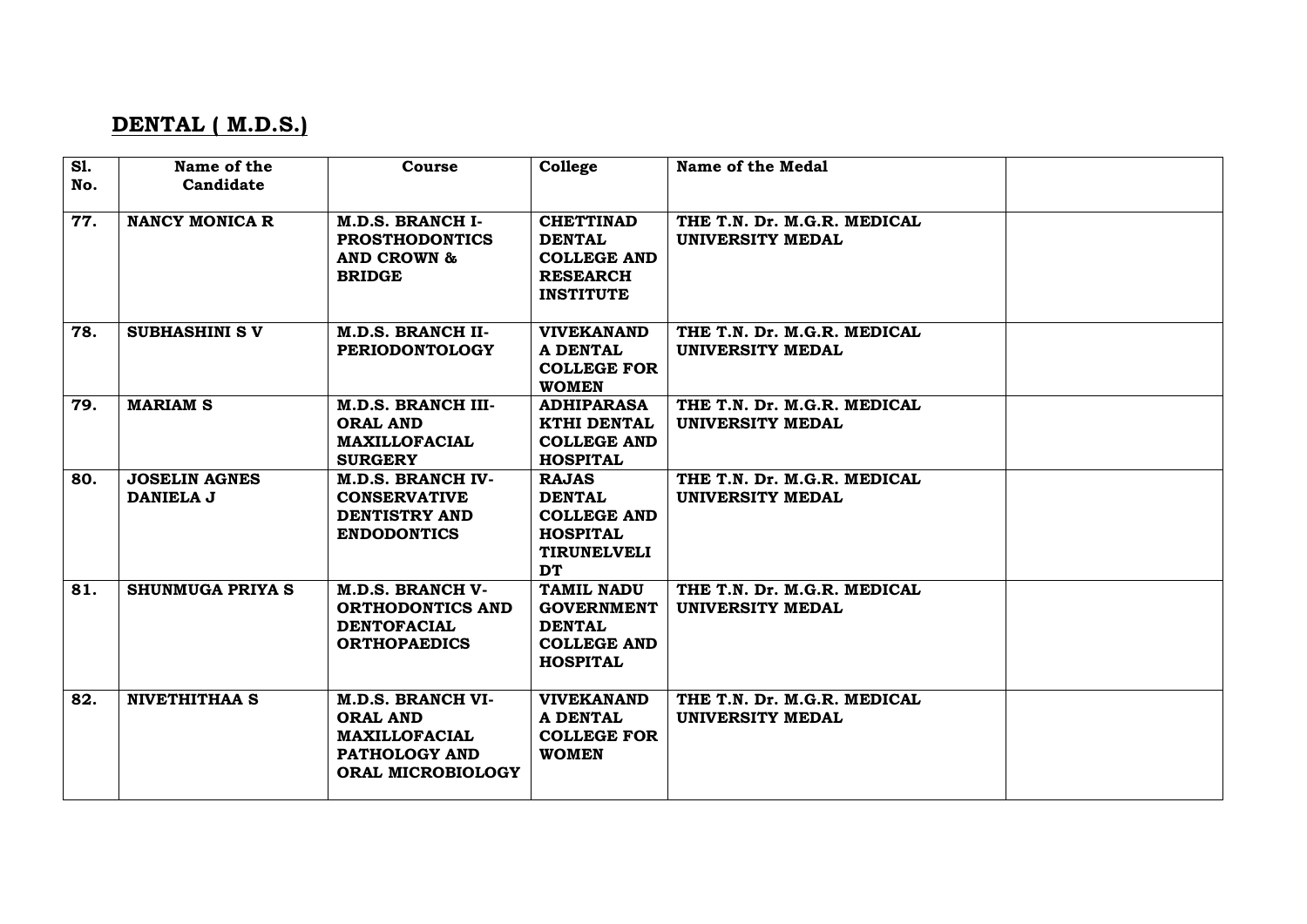| 83. | <b>RAVISANKAR B</b> | <b>M.D.S. BRANCH VII-</b><br>PUBLIC HEALTH<br><b>DENTISTRY</b>      | <b>BEST DENTAL</b><br><b>SCIENCE</b><br><b>COLLEGE</b>                                           | THE T.N. Dr. M.G.R. MEDICAL<br>UNIVERSITY MEDAL |  |
|-----|---------------------|---------------------------------------------------------------------|--------------------------------------------------------------------------------------------------|-------------------------------------------------|--|
| 84. | <b>ANISHA S</b>     | <b>M.D.S. BRANCH VIII-</b><br><b>PAEDIATRIC</b><br><b>DENTISTRY</b> | <b>CHETTINAD</b><br><b>DENTAL</b><br><b>COLLEGE AND</b><br><b>RESEARCH</b><br><b>INSTITUTE</b>   | THE T.N. Dr. M.G.R. MEDICAL<br>UNIVERSITY MEDAL |  |
| 85. | NIVETHITHA N        | <b>M.D.S. BRANCH IX-</b><br>ORAL MEDICINE AND<br><b>RADIOLOGY</b>   | <b>TAMIL NADU</b><br><b>GOVERNMENT</b><br><b>DENTAL</b><br><b>COLLEGE AND</b><br><b>HOSPITAL</b> | THE T.N. Dr. M.G.R. MEDICAL<br>UNIVERSITY MEDAL |  |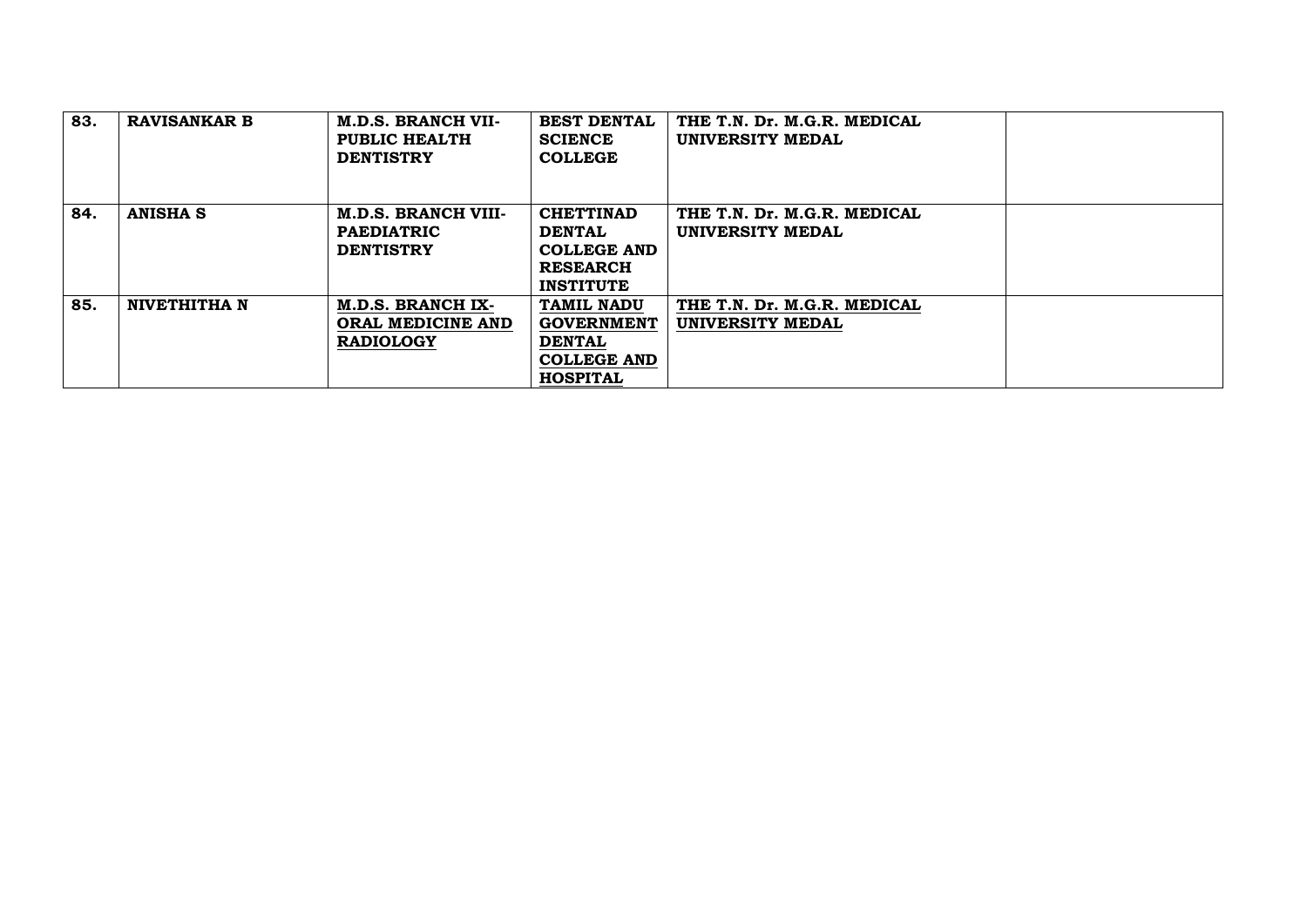# **DENTAL ( B.D.S.)**

| <b>S1.</b> | Name of the        | Course        | College             | Name of the Medal              |                           |
|------------|--------------------|---------------|---------------------|--------------------------------|---------------------------|
| No.        | Candidate          |               |                     |                                |                           |
|            |                    |               |                     |                                |                           |
| 86.        | <b>PRAGYA P</b>    | <b>B.D.S.</b> | <b>SRI</b>          | THE T.N. Dr. M.G.R. MEDICAL    | PUBLIC HEALTH             |
|            |                    |               | <b>VENKATESWARA</b> | <b>UNIVERSITY MEDAL</b>        | DENTISTRY IN BDS          |
|            |                    |               | <b>DENTAL</b>       |                                |                           |
|            |                    |               | <b>COLLEGE AND</b>  |                                |                           |
|            |                    |               | <b>HOSPITAL</b>     |                                |                           |
|            |                    |               |                     |                                |                           |
| 87.        | PRIYANKA B         | <b>B.D.S.</b> | <b>SRI</b>          | 1. THE COLGATE GOLD MEDAL      | OPERATIVE DENTISTRY       |
|            |                    |               | <b>VENKATESWARA</b> | 2. Dr. B.S. SOMASUNDARAM       | IN BDS                    |
|            |                    |               | <b>DENTAL</b>       | MEMORIAL ENDOWMENT GOLD        |                           |
|            |                    |               | <b>COLLEGE AND</b>  | <b>MEDAL</b>                   | <b>CONSERVATIVE</b>       |
|            |                    |               | <b>HOSPITAL</b>     | 3. THE T.N. DR. M.G.R. MEDICAL | <b>DENTISTRY</b>          |
|            |                    |               |                     | <b>UNIVERSITY MEDAL</b>        | <b>ENDODONTICS IN BDS</b> |
|            |                    |               |                     | 4. PROF. DR. N. GNANASUNDARAM  |                           |
|            |                    |               |                     | <b>ENDOWMENT GOLD MEDAL</b>    | PROSTHODONTICS AND        |
|            |                    |               |                     |                                | CROWN AND BRIDGE IN       |
|            |                    |               |                     | 5. THE T.N. DR. M.G.R. MEDICAL | <b>BDS</b>                |
|            |                    |               |                     | <b>UNIVERSITY MEDAL</b>        |                           |
|            |                    |               |                     |                                | ORAL MEDICINE             |
|            |                    |               |                     |                                | DIAGNOSIS AND             |
|            |                    |               |                     |                                | <b>RADIOLOGY IN BDS</b>   |
|            |                    |               |                     |                                | ----------------          |
|            |                    |               |                     |                                | ORAL SURGERY IN BDS       |
| 88.        | DEEPIKA LAKSHMAIAH | <b>B.D.S.</b> | <b>KARPAGA</b>      | THE T.N. Dr. M.G.R. MEDICAL    | ORAL PATHOLOGY AND        |
|            |                    |               | <b>VINAYAKA</b>     | <b>UNIVERSITY MEDAL</b>        | MICROBIOLOGY IN BDS       |
|            |                    |               | <b>INSTITUTE OF</b> |                                |                           |
|            |                    |               | <b>DENTAL</b>       |                                |                           |
|            |                    |               | <b>SCIENCES</b>     |                                |                           |
|            |                    |               |                     |                                |                           |
| 89.        | <b>DHIVYAA M</b>   | <b>B.D.S.</b> | <b>TAGORE</b>       | THE T.N. Dr. M.G.R. MEDICAL    | PERIODONTICS IN BDS       |
|            |                    |               | <b>DENTAL</b>       | <b>UNIVERSITY MEDAL</b>        |                           |
|            |                    |               | <b>COLLEGE AND</b>  |                                |                           |
|            |                    |               | <b>HOSPITAL</b>     |                                |                           |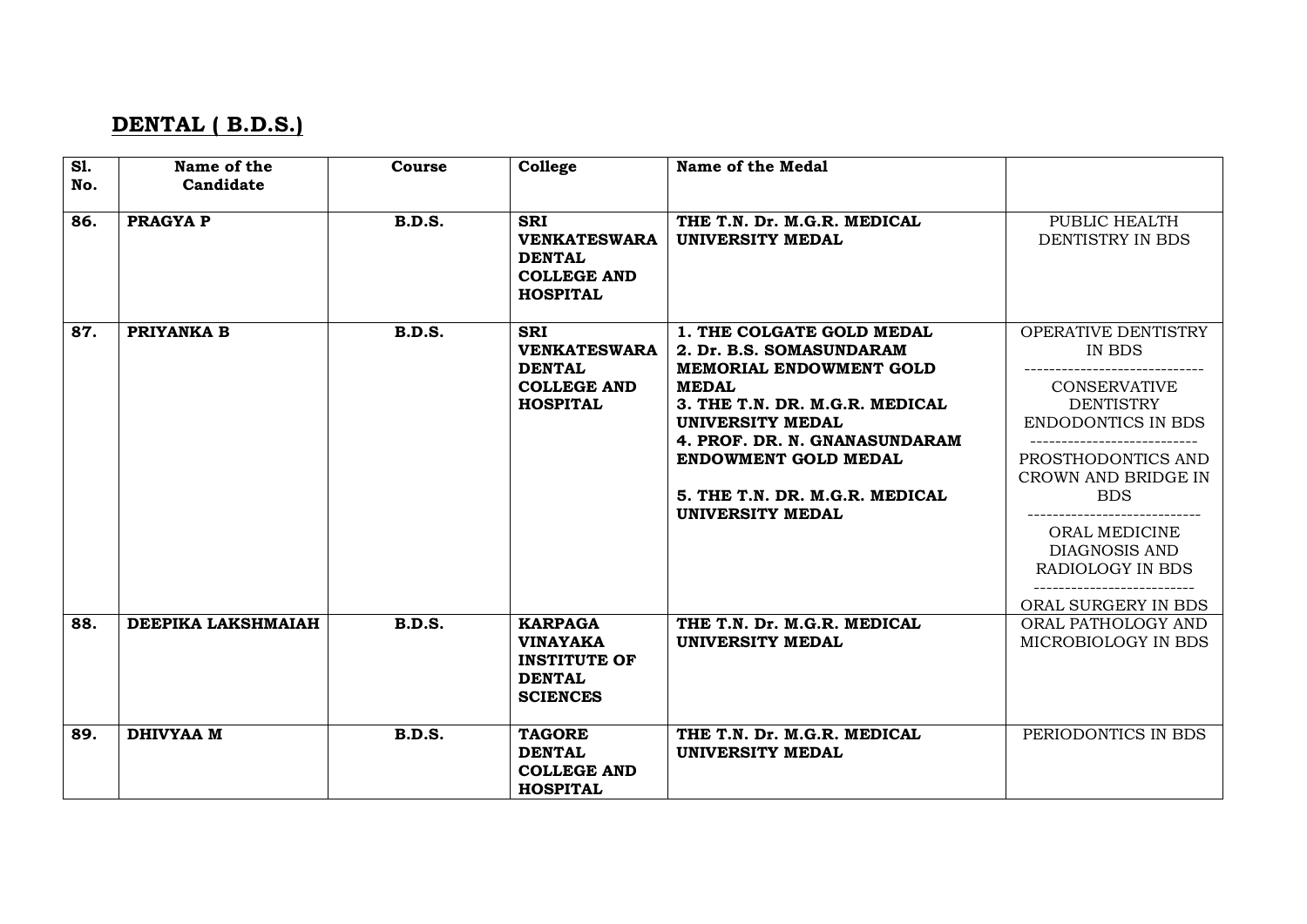| 90. | <b>NANDHINI P</b> | B.D.S.        | R V S DENTAL<br><b>COLLEGE AND</b><br><b>HOSPITAL</b>                                    | THE T.N. Dr. M.G.R. MEDICAL<br>UNIVERSITY MEDAL                                    | PAEDODONTICS IN BDS                                                                                    |
|-----|-------------------|---------------|------------------------------------------------------------------------------------------|------------------------------------------------------------------------------------|--------------------------------------------------------------------------------------------------------|
| 91. | <b>KOWSALYA R</b> | B.D.S.        | <b>ASAN</b><br><b>MEMORIAL</b><br><b>DENTAL</b><br><b>COLLEGE AND</b><br><b>HOSPITAL</b> | DR. J.A.S. MASILAMANI PRIZE                                                        | <b>MEDICINE IN BDS</b>                                                                                 |
| 92. | <b>SRIVIDYA N</b> | <b>B.D.S.</b> | <b>ASAN</b><br><b>MEMORIAL</b><br><b>DENTAL</b><br><b>COLLEGE AND</b><br><b>HOSPITAL</b> | 1 PROF. B.P. RAJAN GOLD MEDAL<br>2 THE T.N. DR. M.G.R. MEDICAL<br>UNIVERSITY MEDAL | <b>BACHELOR OF DENTAL</b><br><b>SURGERY</b><br>ORTHODONTICS AND<br>DENTO FACIAL<br>ORTHOPAEDICS IN BDS |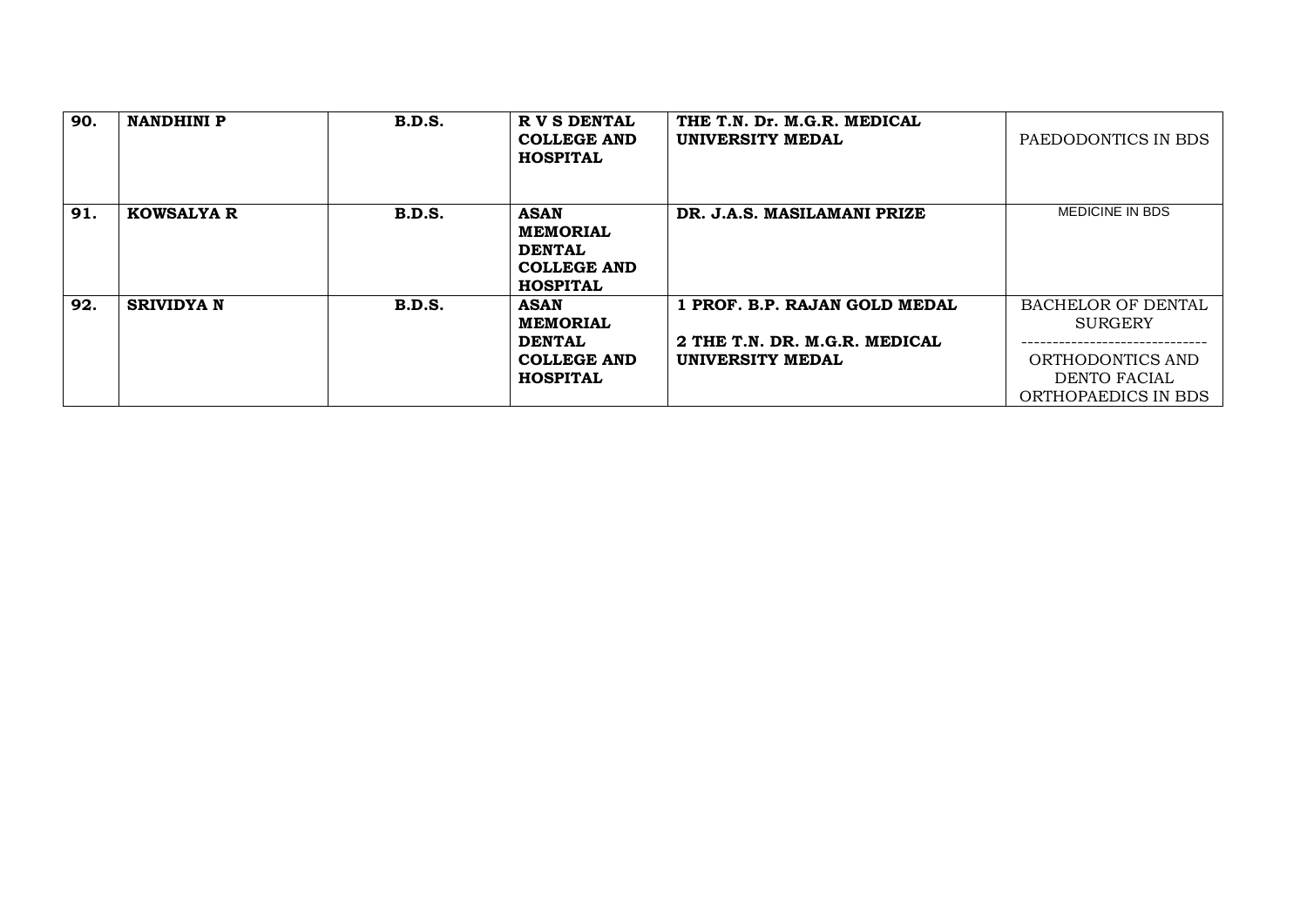# **AYUSH**

### **M.D. SIDDHA**

| S1.<br>No. | Name of the<br>Candidate          | Course                                          | College                                                                | <b>Name of the Medal</b>                                |  |
|------------|-----------------------------------|-------------------------------------------------|------------------------------------------------------------------------|---------------------------------------------------------|--|
| 93.        | <b>BHARATH CHRISTIAN</b><br>C B S | MD SIDDHA -<br>(BRANCH -I<br><b>MARUTHUVAM)</b> | <b>GOVERNMENT</b><br><b>SIDDHA</b><br><b>MEDICAL</b><br><b>COLLEGE</b> | Dr. PUTHUMAI VINAYAGAM<br><b>JEYAPRAKASH GOLD MEDAL</b> |  |

# **OCCUPATIONAL THERAPY**

# **M.O.T.**

| <b>S1.</b><br>No. | Name of the<br>Candidate | Course                                                                        | College                                                                                                                                   | Name of the Medal                               |  |
|-------------------|--------------------------|-------------------------------------------------------------------------------|-------------------------------------------------------------------------------------------------------------------------------------------|-------------------------------------------------|--|
| 94.               | TWINKLE S MONICA J       | $Br.II -$<br><b>ADVANCED</b><br>$O.T.$ IN<br><b>MENTAL</b><br><b>HEALTH</b> ) | <b>COLLEGE OF</b><br><b>OCCUPATIONAL</b><br>THERAPY, J.K.K.<br><b>MUNIRAJAH</b><br><b>MEDICAL</b><br><b>RESEARCH</b><br><b>FOUNDATION</b> | THE T.N. DR. M.G.R. MEDICAL<br>UNIVERSITY MEDAL |  |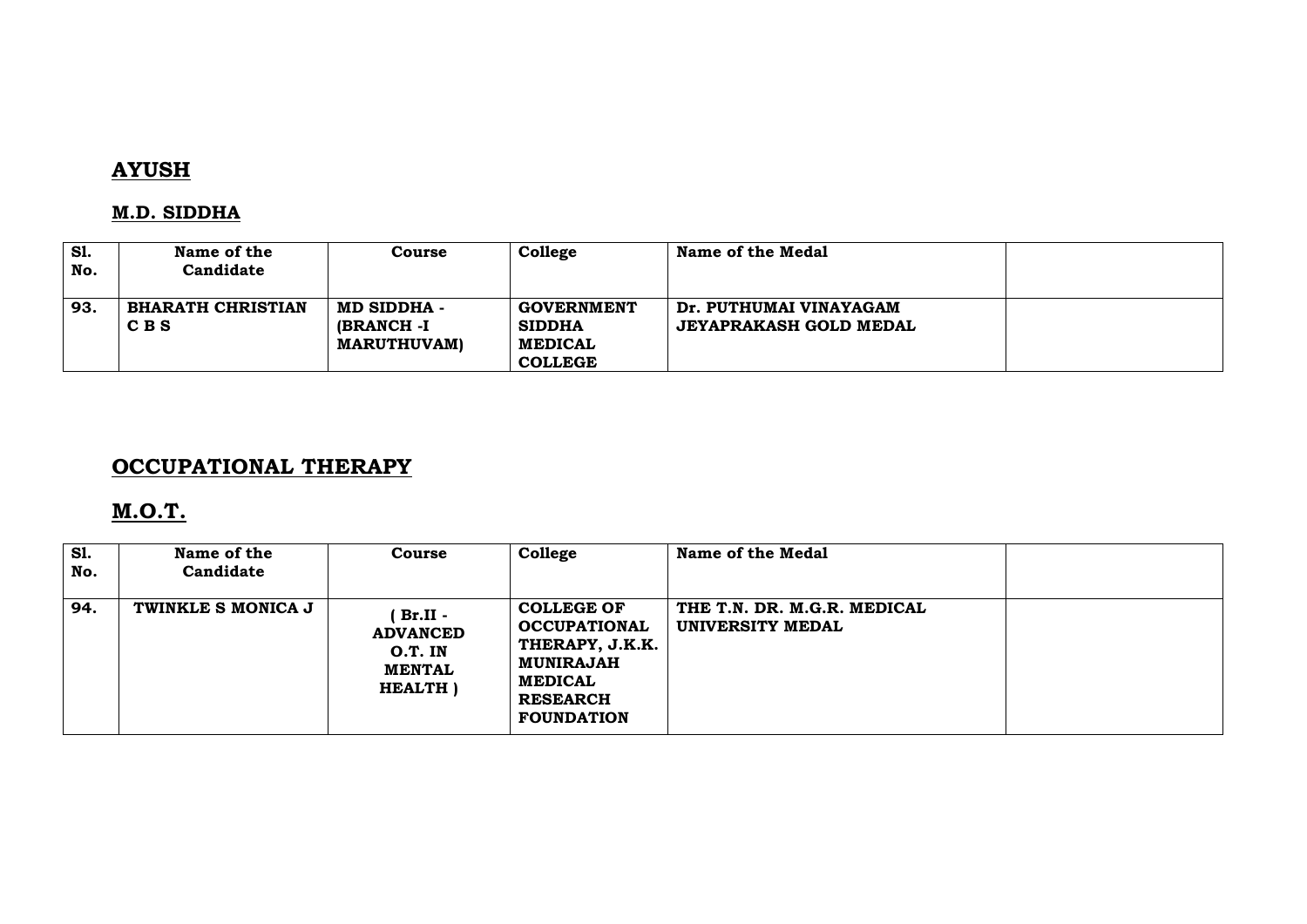# **B.O.T.**

| <b>S1.</b><br>No. | Name of the<br>Candidate | Course        | College                                                                       | <b>Name of the Medal</b>                     |       |
|-------------------|--------------------------|---------------|-------------------------------------------------------------------------------|----------------------------------------------|-------|
| 95.               | MISRIYA BEGAM A          | <b>B.O.T.</b> | <b>K.M.C.H.</b><br><b>COLLEGE OF</b><br><b>OCCUPATIONAL</b><br><b>THERAPY</b> | DR. NALLA G. PALANISAMY GOLD<br><b>MEDAL</b> | B.O.T |

# **PHARMACY**

### **M.PHARM**

| <b>S1.</b><br>No. | Name of the<br>Candidate        | Course                                             | College                                                                                                                  | <b>Name of the Medal</b>                        |  |
|-------------------|---------------------------------|----------------------------------------------------|--------------------------------------------------------------------------------------------------------------------------|-------------------------------------------------|--|
| 96.               | <b>NAVANEETHAKRISHNA</b><br>N P | M.PHARM. -<br>(PHARMACEUTICS)                      | <b>KARPAGAM</b><br><b>COLLEGE OF</b><br><b>PHARMACY</b>                                                                  | THE T.N. DR. M.G.R. MEDICAL<br>UNIVERSITY MEDAL |  |
| 97.               | <b>SHAMMAH C J</b>              | M.PHARM.<br>(PHARMACEUTICAL<br><b>CHEMISTRY</b>    | <b>ARULMIGU</b><br><b>KALASALINGAM</b><br><b>COLLEGE OF</b><br><b>PHARMACY</b>                                           | THE T.N. DR. M.G.R. MEDICAL<br>UNIVERSITY MEDAL |  |
| 98.               | POOVIZHI K                      | M. PHARM. -<br>(PHARMACEUTICAL<br><b>ANALYSIS)</b> | <b>COLLEGE OF</b><br>PHARMACY, SRI<br><b>RAMAKRISHNA</b><br><b>INSTITUTE OF</b><br><b>PARAMEDICAL</b><br><b>SCIENCES</b> | THE T.N. DR. M.G.R. MEDICAL<br>UNIVERSITY MEDAL |  |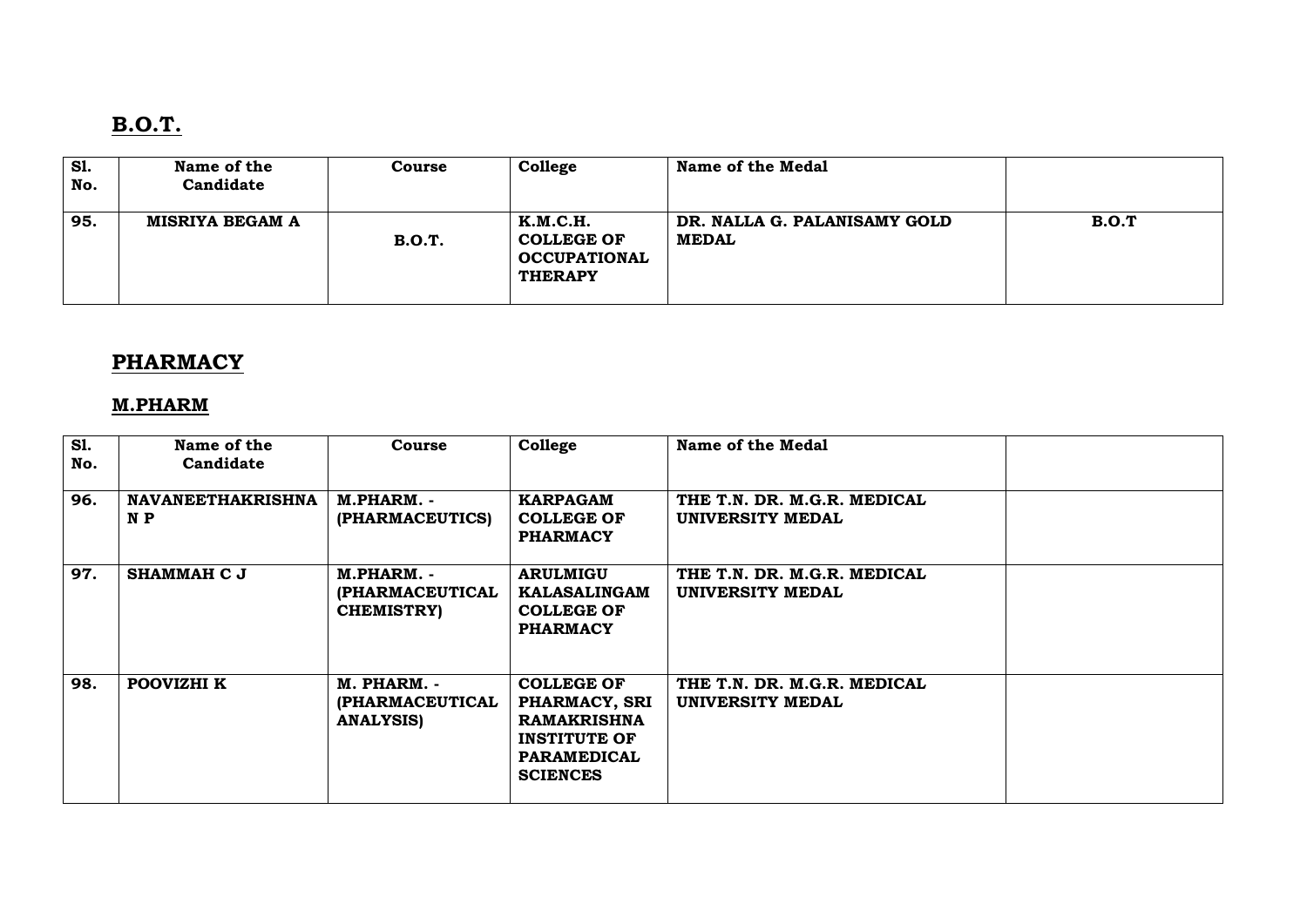| 99.  | <b>VISHNUJA VISWANATH</b> | M.PHARM. -<br>(PHARMACEUTICAL<br><b>BIO TECHNOLOGY</b> | <b>COLLEGE OF</b><br>PHARMACY, SRI<br><b>RAMAKRISHNA</b><br><b>INSTITUTE OF</b><br><b>PARAMEDICAL</b><br><b>SCIENCES</b> | C.L. BAID METHA ENDOWMENT GOLD<br><b>MEDAL</b>  |  |
|------|---------------------------|--------------------------------------------------------|--------------------------------------------------------------------------------------------------------------------------|-------------------------------------------------|--|
| 100. | NITHYAKALA P              | M.PHARM. -<br><b>(PHARMACY</b><br><b>PRACTICE</b> )    | K.M.C.H.<br><b>COLLEGE OF</b><br><b>PHARMACY</b>                                                                         | THE T.N. DR. M.G.R. MEDICAL<br>UNIVERSITY MEDAL |  |
| 101. | SARADHA PREETHA M         | M.PHARM. -<br>(PHARMACOLOGY)                           | <b>COLLEGE OF</b><br>PHARMACY, SRI<br><b>RAMAKRISHNA</b><br><b>INSTITUTE OF</b><br><b>PARAMEDICAL</b><br><b>SCIENCES</b> | THE T.N. DR. M.G.R. MEDICAL<br>UNIVERSITY MEDAL |  |
| 102. | <b>ARUN NIVAS V</b>       | M. PHARM. -<br>(PHARMACOGNOSY)                         | <b>COLLEGE OF</b><br>PHARMACY, SRI<br><b>RAMAKRISHNA</b><br><b>INSTITUTE OF</b><br><b>PARAMEDICAL</b><br><b>SCIENCES</b> | THE T.N. DR. M.G.R. MEDICAL<br>UNIVERSITY MEDAL |  |